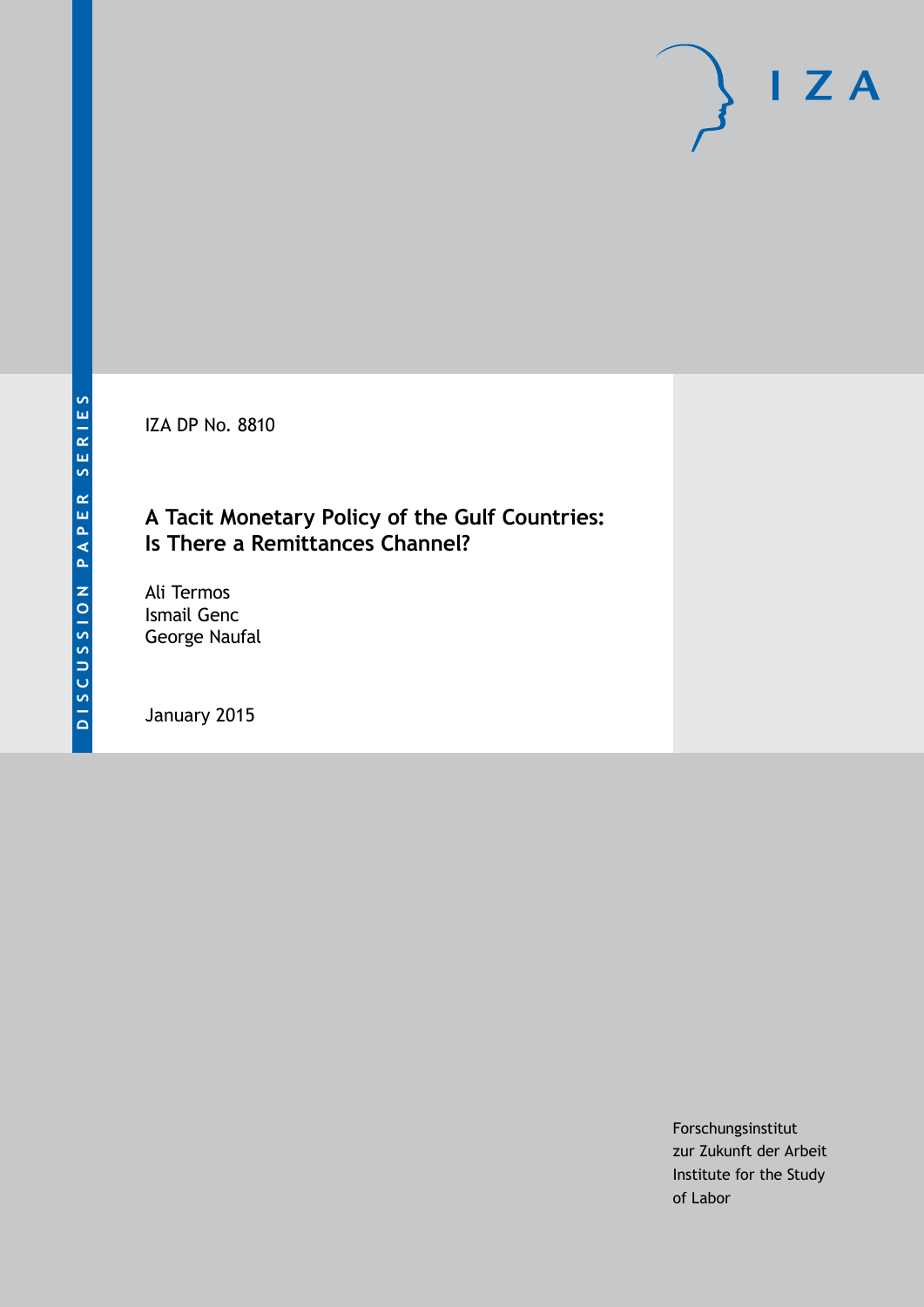# **A Tacit Monetary Policy of the Gulf Countries: Is There a Remittances Channel?**

## **Ali Termos**

*American University of Beirut*

### **Ismail Genc**

*American University of Sharjah*

## **George Naufal**

*Timberlake Consultants and IZA*

## Discussion Paper No. 8810 January 2015

IZA

P.O. Box 7240 53072 Bonn **Germany** 

Phone: +49-228-3894-0 Fax: +49-228-3894-180 E-mail: [iza@iza.org](mailto:iza@iza.org)

Any opinions expressed here are those of the author(s) and not those of IZA. Research published in this series may include views on policy, but the institute itself takes no institutional policy positions. The IZA research network is committed to the IZA Guiding Principles of Research Integrity.

The Institute for the Study of Labor (IZA) in Bonn is a local and virtual international research center and a place of communication between science, politics and business. IZA is an independent nonprofit organization supported by Deutsche Post Foundation. The center is associated with the University of Bonn and offers a stimulating research environment through its international network, workshops and conferences, data service, project support, research visits and doctoral program. IZA engages in (i) original and internationally competitive research in all fields of labor economics, (ii) development of policy concepts, and (iii) dissemination of research results and concepts to the interested public.

IZA Discussion Papers often represent preliminary work and are circulated to encourage discussion. Citation of such a paper should account for its provisional character. A revised version may be available directly from the author.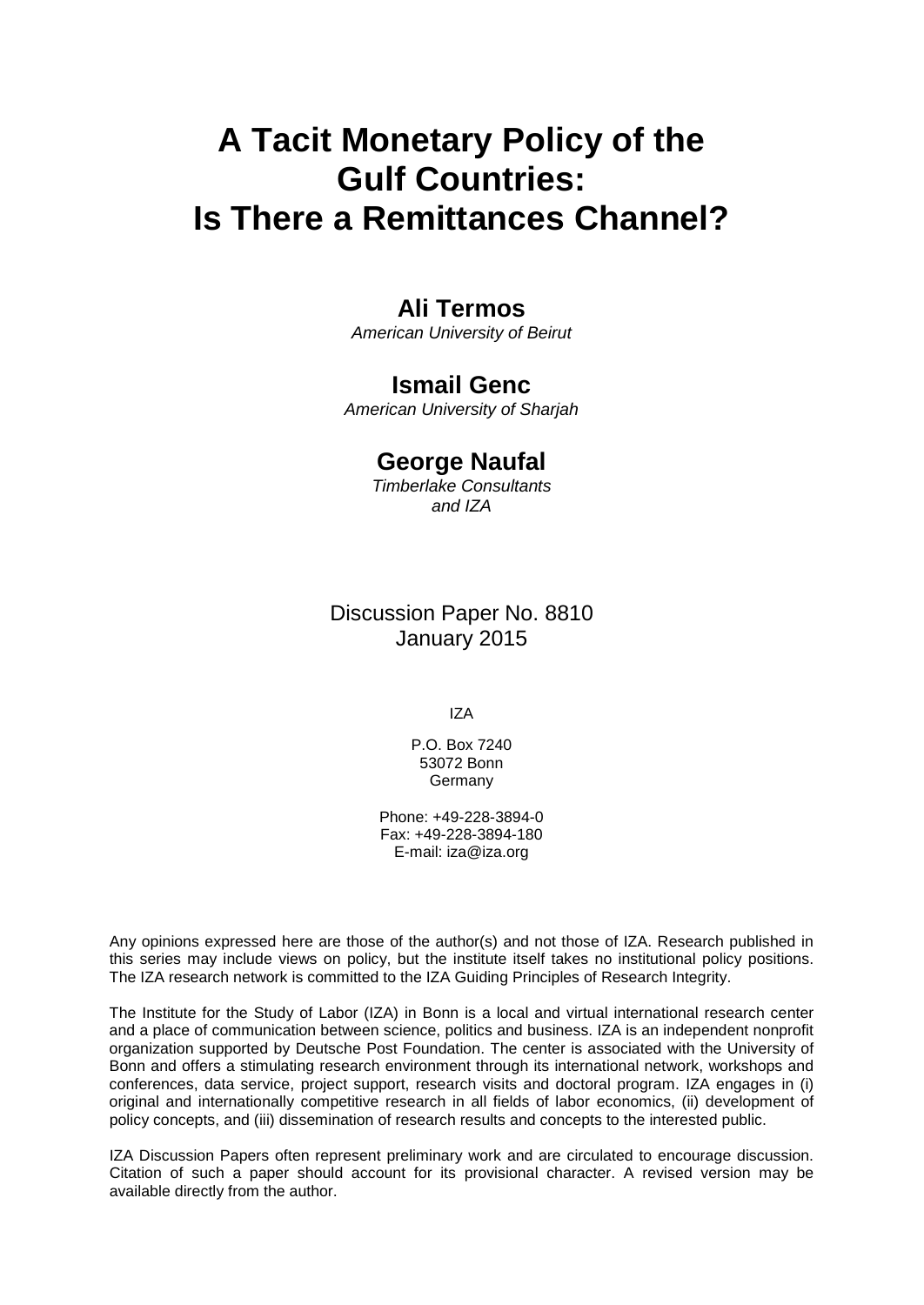IZA Discussion Paper No. 8810 January 2015

## **ABSTRACT**

## **A Tacit Monetary Policy of the Gulf Countries: Is There a Remittances Channel?**

The strong economic ties between the GCC economies and the U.S. are manifested in three ways: currency peg, coupling of monetary policy, and the adoption of the U.S. dollar as the trading currency for oil. This paper examines how these dynamics result in a misalignment of the U.S. monetary policy with the business cycles of the GCC economies. The study shows how the staggering amount of remittances outflow of the GCC economies plays a stabilizing role as a tacit monetary policy tool. Incorporating remittances in the money demand equation results in a more robust model than otherwise. We further find that the effect of the Federal Funds rate on money demand in these countries diminishes in significance during the period of oil boom between 2002 and 2009. However, the transmission effect of the recession periods in the U.S. into the demand for money in the GCC countries is not statistically significant.

JEL Classification: F24, N15

Keywords: remittances, inflation, monetary policy, GCC

Corresponding author:

George Naufal Timberlake Consultants B3 Broomsleigh Business Park Worsley Bridge Road London SE26 5BN United Kingdom E-mail: [georgenaufal@timberlake.co.uk](mailto:georgenaufal@timberlake.co.uk)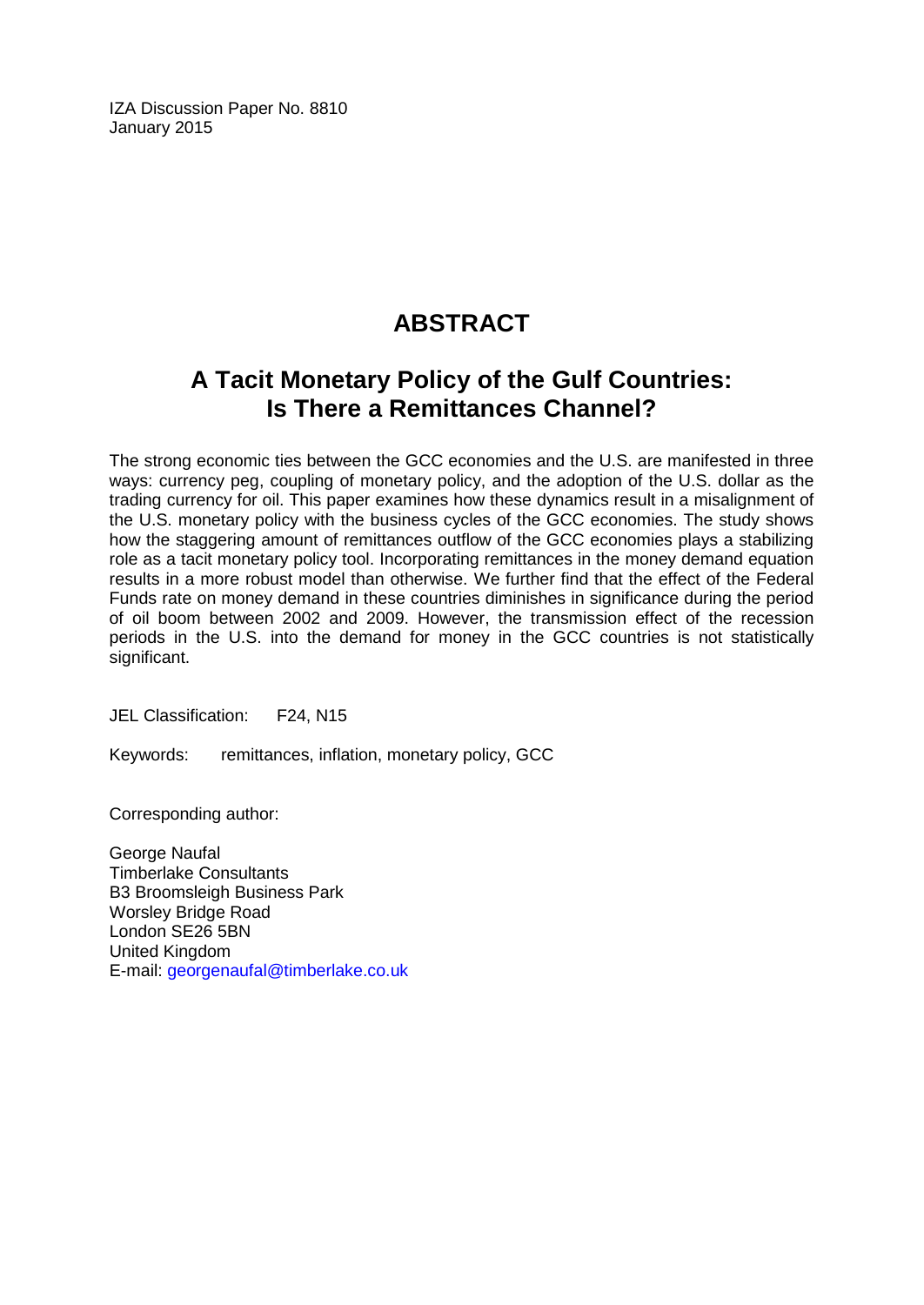#### **I. Introduction and motivation**

Studies on remittances have grown significantly in the last two decades due to the increased interest in these monetary flows. This is mainly driven by the increasing amount of remittances and their economic consequences on the recipient economies. Remittance inflows outweigh the value of the official aid transfers and that of the net private capital transfers for several countries (De Haas, 2007). Empirically, the economic ramifications of remittances have effects on exchange rates (Amuedo-Dorantes and Pozo, 2004), labor supply (Amuedo-Dorantes and Pozo, 2006), economic growth (Chami et al, 2005; Giuliano and Ruiz-Arranz, 2009; and Gupta et al 2009), schooling decisions (Edwards and Ureta; 2003), and income inequality and poverty (Docquier and Rapoport, 2003; Adams and Page, 2005).

While most research on remittances investigates the consequences of these monetary transfers on the recipient economies, little is known of the effects of remittances on the remitting economies. The main reason behind this oversight is that the size of remittances was never significant whether in absolute sum or as a percentage of the Gross Domestic Product (GDP) of the remitting economy. In this regard, the Gulf Cooperation Council (GCC) countries present an emerging opportunity to study the effects of remittances on the remitting economies given that these countries rank among the top remitters in the world.<sup>1</sup> For instance, the official monetary transfers from Saudi Arabia reached 27 billion USD in 2010 placing it second to the United States (U.S.) (World Bank, 2011). Kuwait and Oman both rank among the top twelve remitting countries with more than 18 billion USD in outward remittances in 2010. 2

As a ratio of GDP, the GCC countries also rank among the top remitting countries in the world. Kuwait, Oman, Bahrain and Saudi Arabia rank the fourth, sixth, eighth, and eleventh, respectively, with shares of outward remittances to GDP ranging from 6% to 9%. For Qatar this ratio was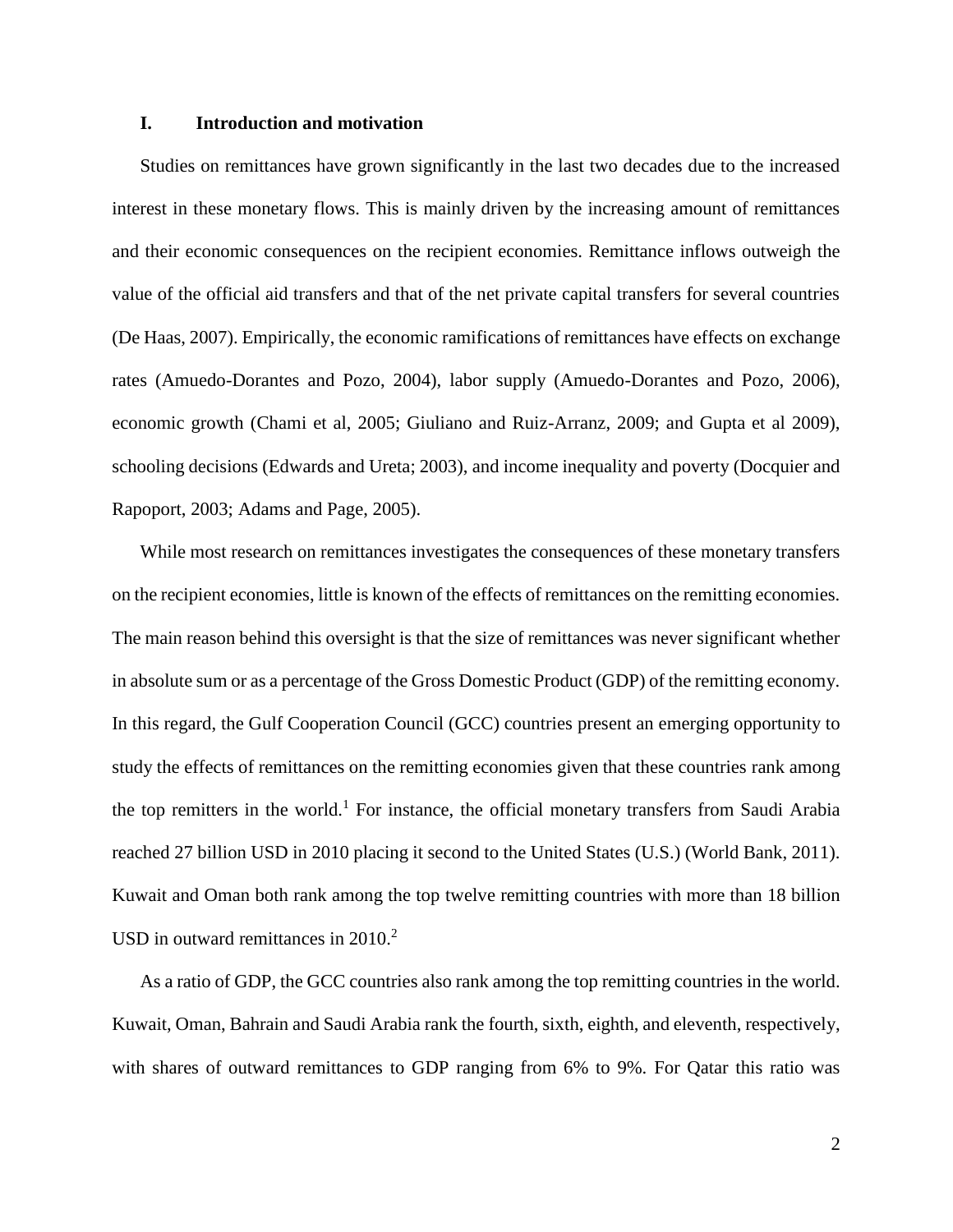estimated to be 11% in 2009 (Endo and Afram, 2011). In order to assess the impact of the outflow of remittances on the GCC's monetary policy, one cannot ignore the strong economic ties between the GCC countries and the U.S. These ties are identified in three main channels: pegging of the GCC currencies to the U.S. dollar, coupling of both the U.S. monetary policy and that of the GCC countries, and the adoption of the U.S. dollar as the official trading currency for oil in the international market.

In theory, while a rise in energy prices, mainly the price of oil, is expected to result in economic downturn in the U.S., it would boost the GCC economies. The Federal Reserve Bank therefore, will be anticipated to engage in interest rate cut to curb an expected recession. As the GCC economies are closely tied to the Federal Reserve Bank actions, they follow its policy by cutting interest rates at home to avoid any appreciation of their domestic currencies. The cut in interest rate would exacerbate inflation in the expanding GCC economies and send it to a higher level than desired. Furthermore, while the Federal Reserve Bank conducts open market purchase to pour money in the U.S. economy to enhance economic activities, the GCC economies need to be engaged in an open market sale to slow down their economies and attenuate the expected rise in inflation. However, given the lack of an operational governmental bond market in this regional economy in addition to a less autonomous monetary policy, the staggering amount of remittances fleeing the GCC economies during economic upturns seems to play a stabilizing role as a tacit monetary policy tool. We show that these remittances are able to mitigate the inflationary pressure that is induced by the increase in the price of oil. Figure (1) shows a negative correlation between the Federal Funds Rate (FFR) and the spot oil price in and around recession times in the U.S. except perhaps for the last two recessions of 2001 and 2008. During these two recessions, both the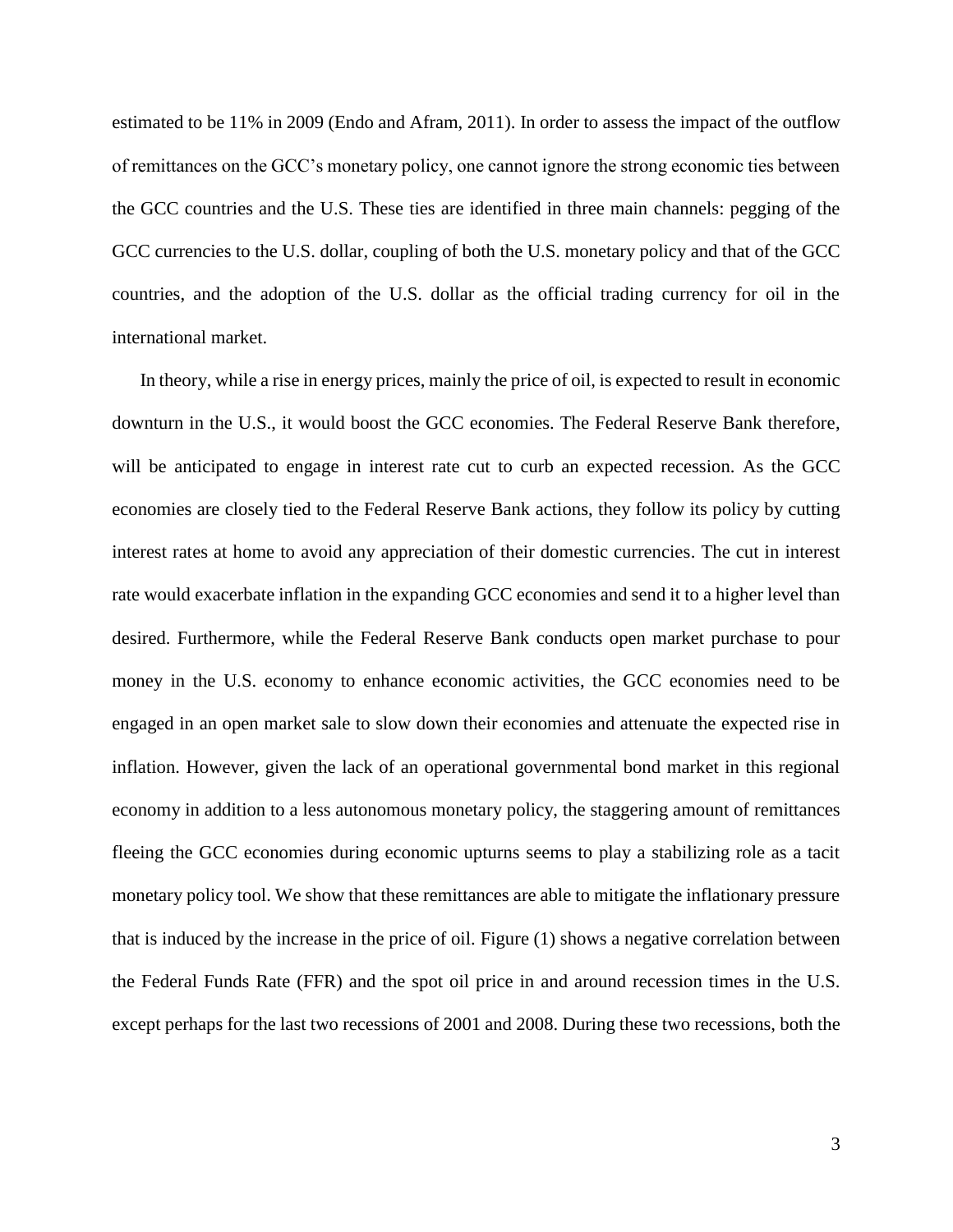spot oil price and FFR decline. However, between 2002 and 2008 most changes in oil price are positive and oil revenue peaked during that period.<sup>3</sup>

This paper contributes to the literature on remittances by examining the monetary effects of outward remittances on the remitting economy. In particular, we investigate the impact of these transfers on the conduct of monetary policy in the GCC countries. Remittances outflow eases the inflationary pressure that is induced by excessive oil revenue enjoyed by these economies during the oil-boom period of 2002-2009. Therefore, remittance outflows play a stabilizing role as a tacit monetary policy tool for the GCC countries similar to the open market sale of government bonds.

We examine a money demand equation for the GCC countries that is more robust when remittances are controlled for than in a classic model. We find that the effect of the Federal Funds rate on money demand in these countries diminishes in significance during the period of oil boom between 2002 and 2009. However, the transmission effect of the recession periods in the U.S. into the demand for money in the GCC countries is not significant.

The paper proceeds as follows. In Section II we present an overview of the dynamics of remittances in the GCC region and their international relevance. In Section III we examine how this outward leakage of money proves to be an integral part of the determinants of money demand in this region. In Section IV we draw some concluding remarks and policy implications.

#### **II. The dynamics of remittances outflow in the GCC economies**

In the last two decades and up until the onset of the financial crisis of 2008, global remittances have been consistently increasing (Ruiz and Vargas–Silva, 2009). For many developing economies remittances outweigh foreign aid and Foreign Direct Investment (FDI) in dollar amount (Connell and Brown 2004; De Haas, 2006; Heilmann 2006; Chami et al. 2006). The significant rise in the stock of international migrants associated with a declining cost of transferring money spurred a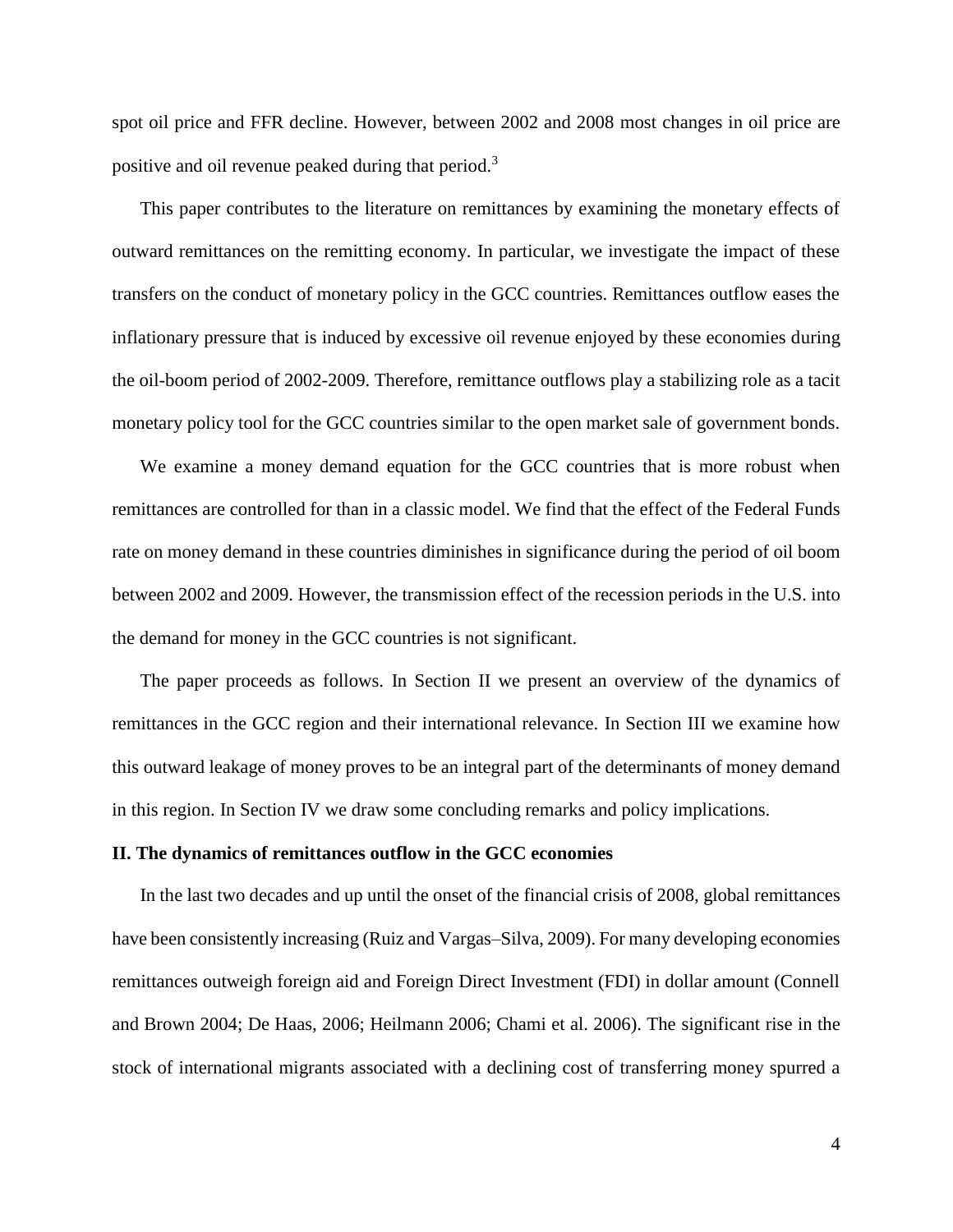remarkable surge in the international flow of remittances (Ratha, 2007). The World Bank estimates the remittance flows at more than 440 billion USD in 2010. <sup>4</sup> These large sums of monetary transfers have raised a keen interest in remittances among researchers and policy makers alike. However, the extant literature has only focused on the economic consequences of remittances on the recipient end and fell short on examining these effects on the remitting economies. The main reason for this paucity is that remittances outflow was never a sizeable ratio of GDP of the remitting economy. Therefore, the story of the GCC economies is telling. While most remitting countries are OECD members whereby remittances constitute a small proportion of their respective GDPs, remittances outward from the GCC countries are of significant ratio of major macroeconomic indicators, particularly GDP.

#### [INSERT TABLE 1 Panels A and B ABOUT HERE]

Panels A and B of Table 1 present an overview of the importance of remittances outflow for the GCC economies. In 2010, more than 63 billion USD were transferred from the GCC with an average GDP share of 7.5%. In Kuwait and Qatar, remittances outflow per capita surpassed 4,000 USD while this value jumps to more than 6,000 USD for Kuwait, Oman, and Qatar when limiting the population to foreign workers. The mean of remittances outflow per capita is around 2,500 USD for total population and more than 4,500 USD for foreign population. To put these figures in perspective, the largest remittances per capita for recipient countries were 1,407 USD for Lebanon in 2007 (UN Human Development Report, 2009). <sup>5</sup> The remittances per capita for the other recipient countries are less than 1,000 USD. Further, and as shown in Panel B of Table 2, remittances outflow constitutes a large share of four main macroeconomic variables for the GCC countries: GDP, exports, imports, and consumption. For instance, while the mean remittances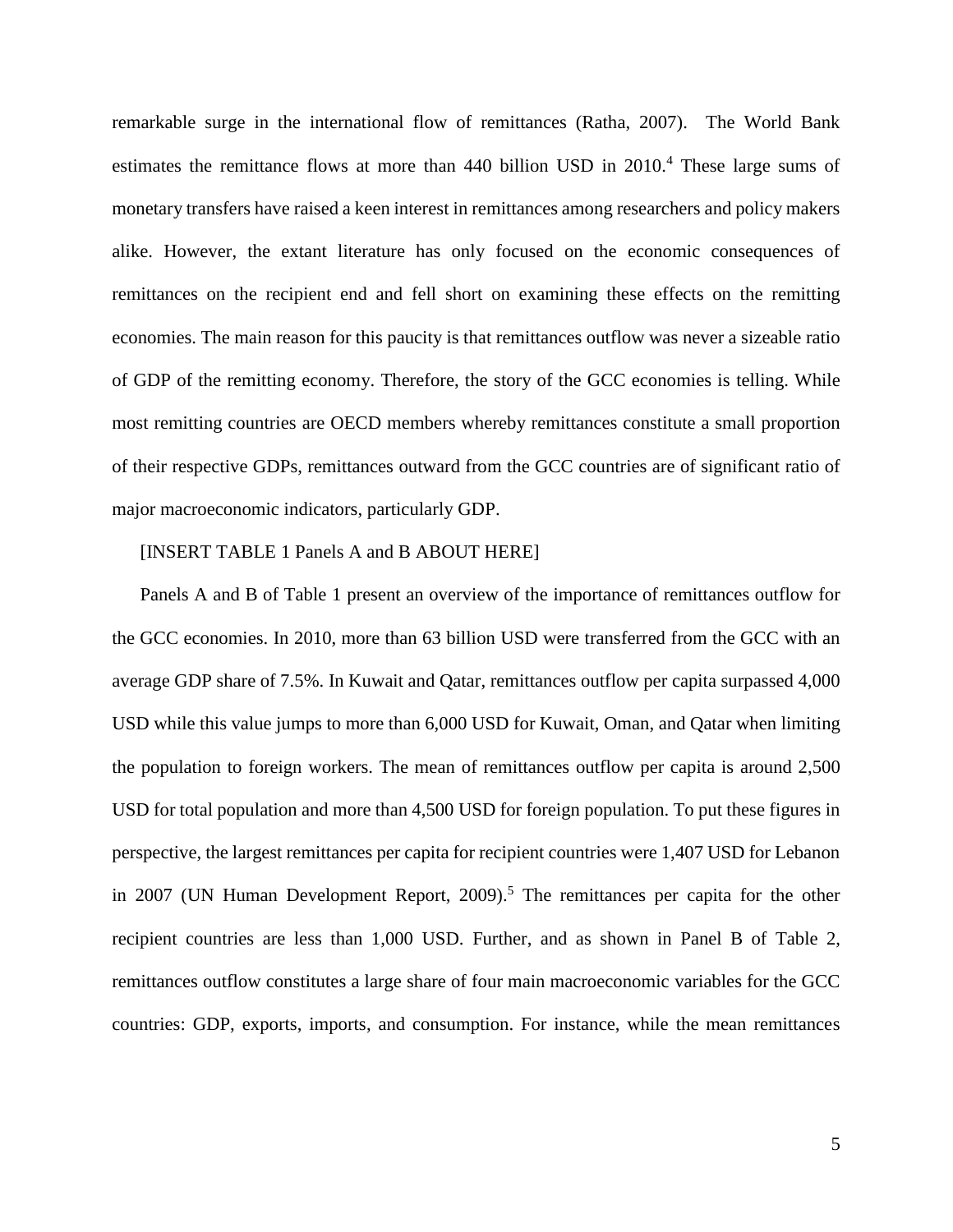outflow is almost 7.5% of GDP in the GCC countries, the ratio of remittances to the other variables is above 10%.

Remittances outward from the GCC region have been mainly fuelled by a large influx of foreign workers. The strong economic growth and the relative political stability that the GCC economies have experienced in the last two decades lured a large number of workers from all over the world. The mean proportion of the foreign population in the Gulf is more than 50%, with Qatar and UAE reporting more than 70% of their population as expatriates (Panel A of Table 1). <sup>6</sup> The rising demand for foreign labor came as a result of the mega projects that were undertaken by the GCC governments, accompanied by a major revamp of infrastructure. These projects are mostly funded by oil receipts.<sup>7</sup>

Three additional factors contribute to this dramatic surge in remittances outflow from the GCC countries. First, foreign workers cannot obtain local citizenship in any of the GCC countries, irrespective of the length of their residency in these countries. Consequently, foreign workers and particularly blue-collar laborers who come mainly from less developed nations, have no incentive to reside in the Gulf permanently.<sup>8</sup> This restriction on naturalization renders the Gulf as a transient destination whereby expatriates are compelled to remit money to prepare for their eventual return to their home countries. Second, foreigners are not permitted to own property in all six GCC countries. This restriction on property ownership crowds out expatriate savings and encourages them to send money to buy residential or commercial real estate in their home countries. Finally, the majority of low-skilled and blue-collar workers (i.e. most construction workers) are not allowed to bring in their families with them, let alone the fact that it is prohibitively costly for them to do so even if they are allowed to. This restriction further drives them to send most of their income home to support their dependents.<sup>9</sup>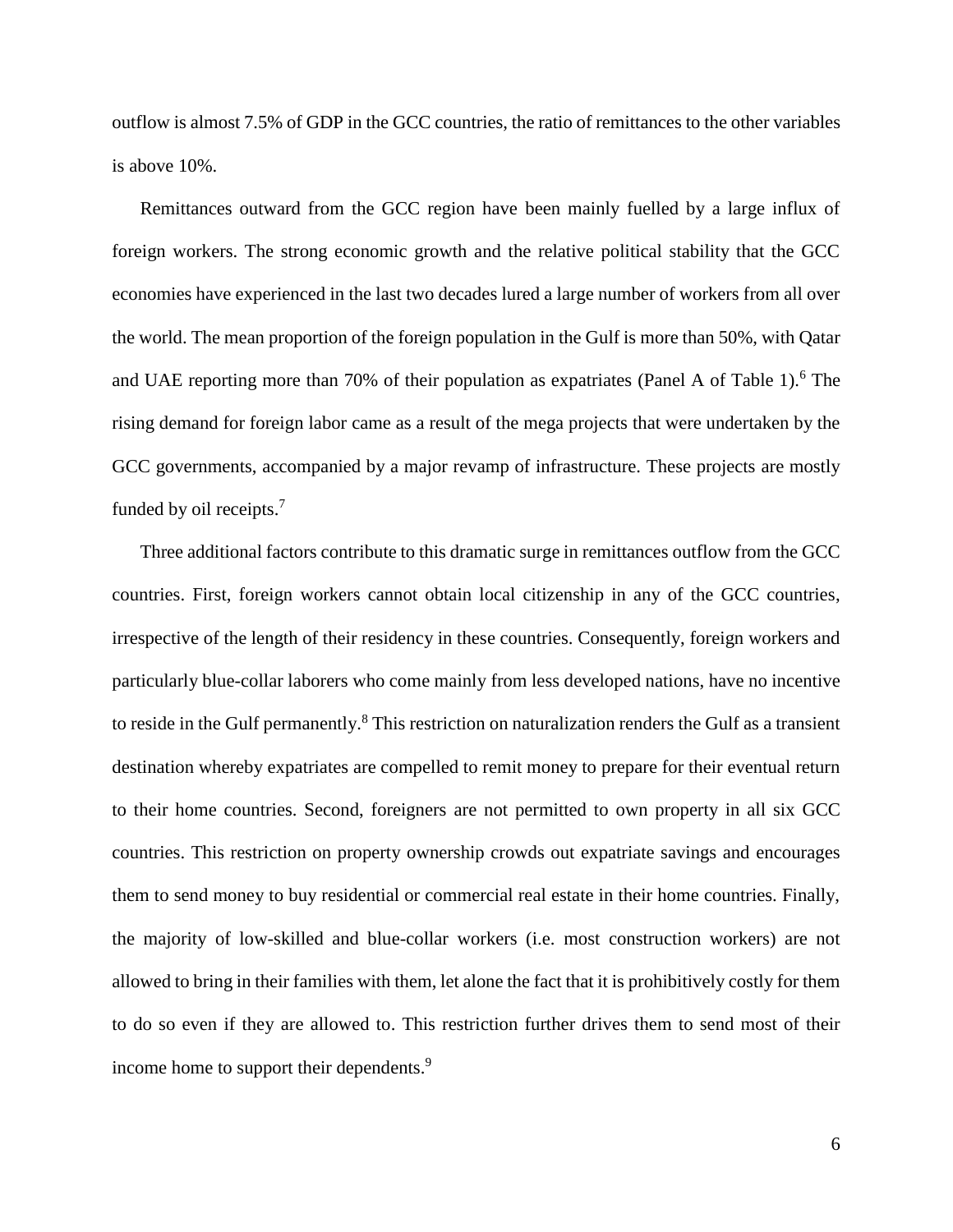All these factors combined make the GCC region one of the top remitters in the world.<sup>10</sup> Therefore, the GCC economy presents a unique and intriguing case to examine the effects of remittances outflow on the remitting economy, especially when these monetary outflows comprise a relatively higher proportion of the GDP of the remitting economy.

We now turn to discuss the response of the GCC economies to a U.S. interest rate reduction. Suppose that the Federal Reserve Bank engages in a monetary policy expansion by cutting interest rate. The tandem of monetary policy of the GCC and that of the U.S. requires that the GCC countries follow suit in cutting interest rates. Naturally, this would boost investment and consumption in the latter countries, resulting in an economic expansion in these economies. Also, the increase in the price of oil would translate into a higher inflow of dollars to the GCC. While these dollar amounts are converted into the domestic currencies, leading to higher levels of money stock, aggregate demand shifts outward even further. As the income level in the economy increases, outward remittances are expected to reach higher levels as foreign workers (expatriates) remit more money to their respective home countries. That exerts additional pressure on the domestic currency to be converted into dollars, for remittances are usually sent in U.S. dollars. Thus, the reduction in the money stock pushes aggregate demand down. The final price-income equilibrium also depends on international prices.<sup>11</sup> This is because, as small open economies, the GCC countries are more of price takers in the global market. The next section examines the remittances outflow channel of monetary policy in more details.

#### **III. Examining the remittances channel of monetary policy in the GCC countries**

Given the importance of remittances in the GCC economies and in an effort to examine whether the effect of remittances on this region's economic performance is not just transitory but rather structural, one needs to gauge the potential long-run effect of these monetary outflows on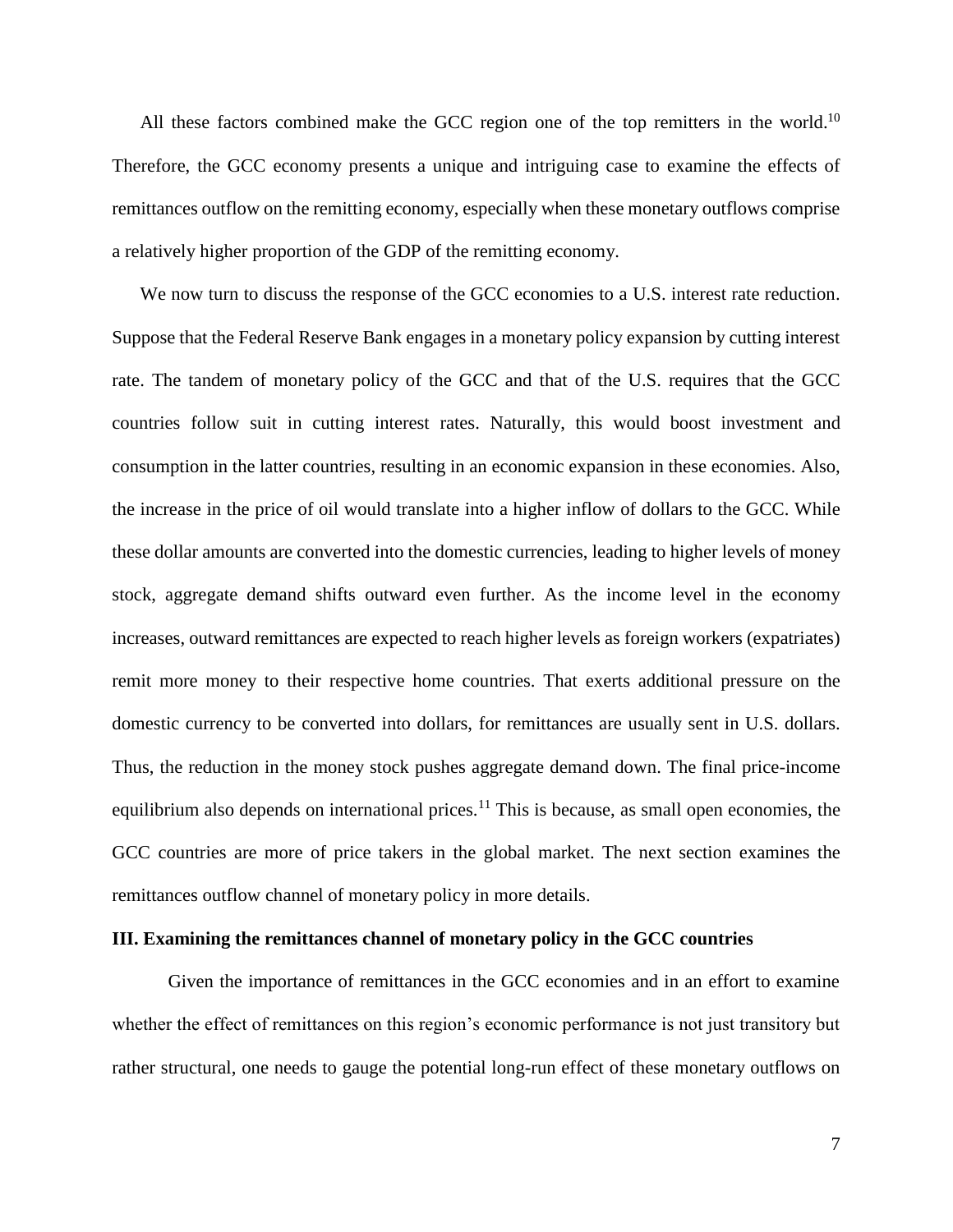the whole economy. To this end, we carry out a cointegration analysis for two different moneydemand models, one that includes remittances and another that does not. More specifically, we test the cointegration property of the monetary policy in the GCC economies according to the following specification of aggregate money demand equations:

$$
M_{it} = \beta_0 + \beta_1 M_{it-1} + \beta_2 Y_{it} + \beta_3 R_t + \varepsilon_{it}
$$
 (1)

$$
M_{it}^* = \gamma_0 + \gamma_1 M_{it-1}^* + \gamma_2 Y_{it} + \gamma_3 R_t + \varepsilon_{it}
$$
 (2)

Equation (1) refers to the benchmark aggregate money demand for the GCC countries.  $M_{it}$ is the change in the log of real money for country  $i$  at time  $t$ , it is defined as "money plus quasimoney in USD million" transformed to real terms by the GDP deflator, where 2005 is the base year. Real GDP growth is given by  $Y_{it}$ . The change in FFR is given by  $R_t$ . The justification for the use of FFR for the GCC interest rates is based on the assumption of interest rate parity.<sup>12</sup> Equation (2) presents the change in the log of the difference between real money and real remittances:

$$
M_{it}^* = \log(\frac{M_{it}}{P_{it}} - \frac{C_{it}}{P_{it}})
$$
 (3)

Where  $C_{ii}$  is remittances outflow, and  $P_{ii}$  is the GDP deflator. That is, real money growth is positively related to real GDP growth,  $(\beta_2 > 0)$ , and negatively related to changes in nominal interest rate,  $(\beta_{3} < 0)$ . Alternatively, equation (2) presents real money in excess of remittances, or what we refer to as *net money*, which is the actual amount of money remaining in the remitting country once remittances are repatriated. Analogously, net money is positively related to real GDP,  $(\gamma_2 > 0)$ , and negatively related to nominal interest rate,  $(\gamma_3 < 0)$ .

We test these two models for the six GCC countries for the period of 1970 – 2012. The data on money and GDP deflator are obtained from the International Financial Statistics (IFS) of the IMF. Data on remittances come from the World Bank for all countries except for the UAE and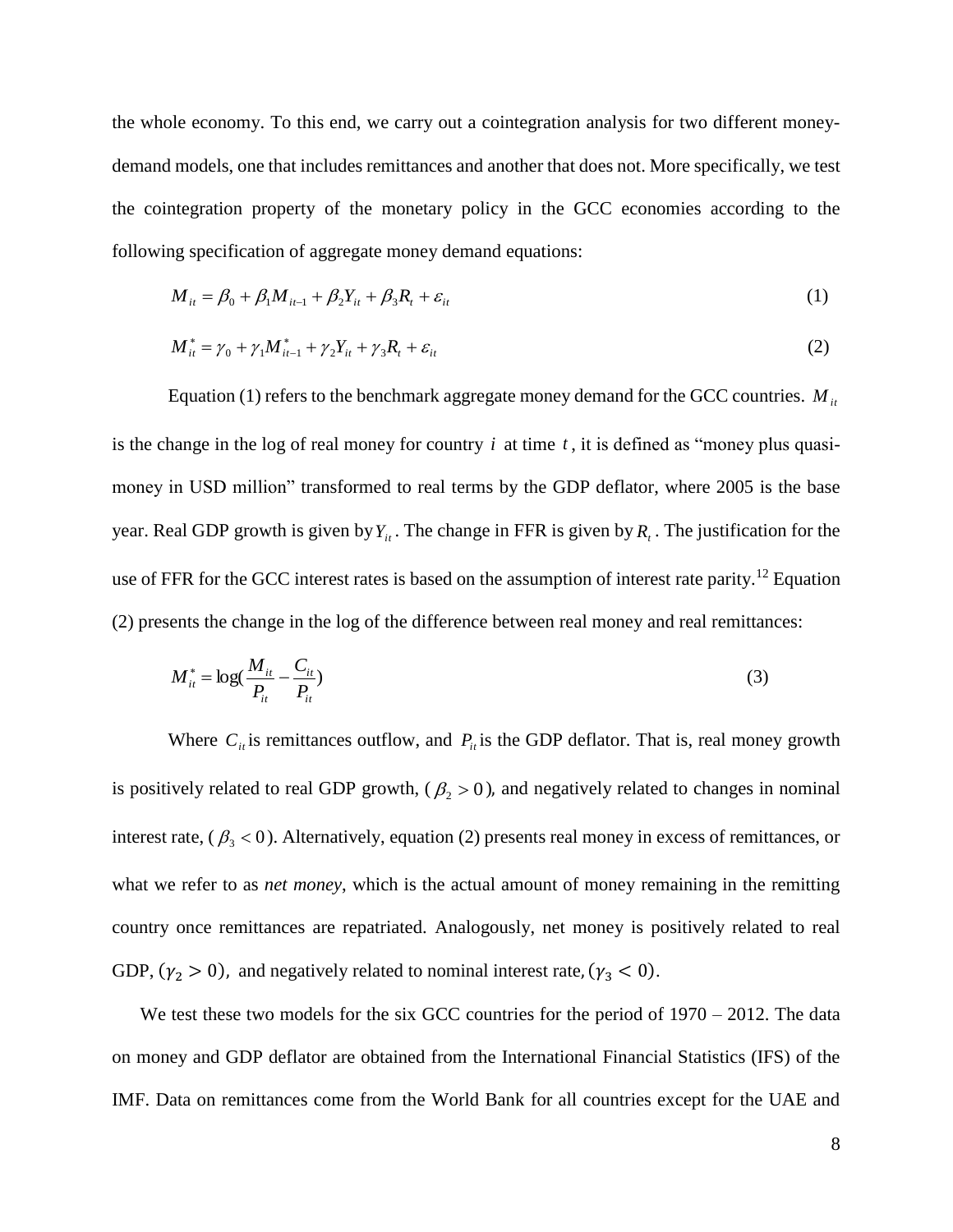Qatar, whose data are obtained from the Arab Monetary Fund database. FFR data is collected from the Federal Reserve Bank of St. Louis. Table 2 presents some descriptive statistics to provide an overview of the economic conditions of this region. Obviously, this is an affluent region with a sizable leakage in the economy in the form of remittances. Inflation is usually under check.

#### [INSERT TABLE 2 ABOUT HERE]

Given that the GCC countries peg their currencies to the U.S. dollar, the fixed exchange rate regime should provide a transmission mechanism from the interest rate of the anchor country to that of the adopting country (Bluedorn and Bowdler 2006; Obstfeld et al 2005).<sup>13</sup>

Next, we run a battery of cointegration tests using Pedroni (1999 and 2004).<sup>14</sup> We include a linear trend and an intercept in the data, but we do not impose a trend in the cointegration equation. We start by testing the cointegration among, *M*,*Y*, and *R* . The Pedroni (Panel v) and Augmented Dickey-Fuller (ADF) tests support the lack of cointegration among real money growth, real income growth and interest rate shifts. Thus, we conclude that the monetary policy dynamics in the GCC countries cannot be consistently described by this relationship. Then we carry out the cointegration tests among,  $M^*$ ,  $Y$ , and  $R$ . Though there are a few exceptions, we can conclude that the Pedroni tests tend to reject the lack of cointegration among these three variables, supporting our initial proposition that a model with remittances is a better fit for the GCC economy.<sup>15</sup>

Our findings point at an economic environment better described by equation (2) as opposed to equation (1). In other words, the fit model of monetary policy in the GCC countries should incorporate remittances into the money demand equation. Money defined as such, can be analyzed as a function of real GDP growth and interest rate. Therefore, to estimate the coefficients of the long-run relationship among these variables, we use a GMM dynamic panel data model as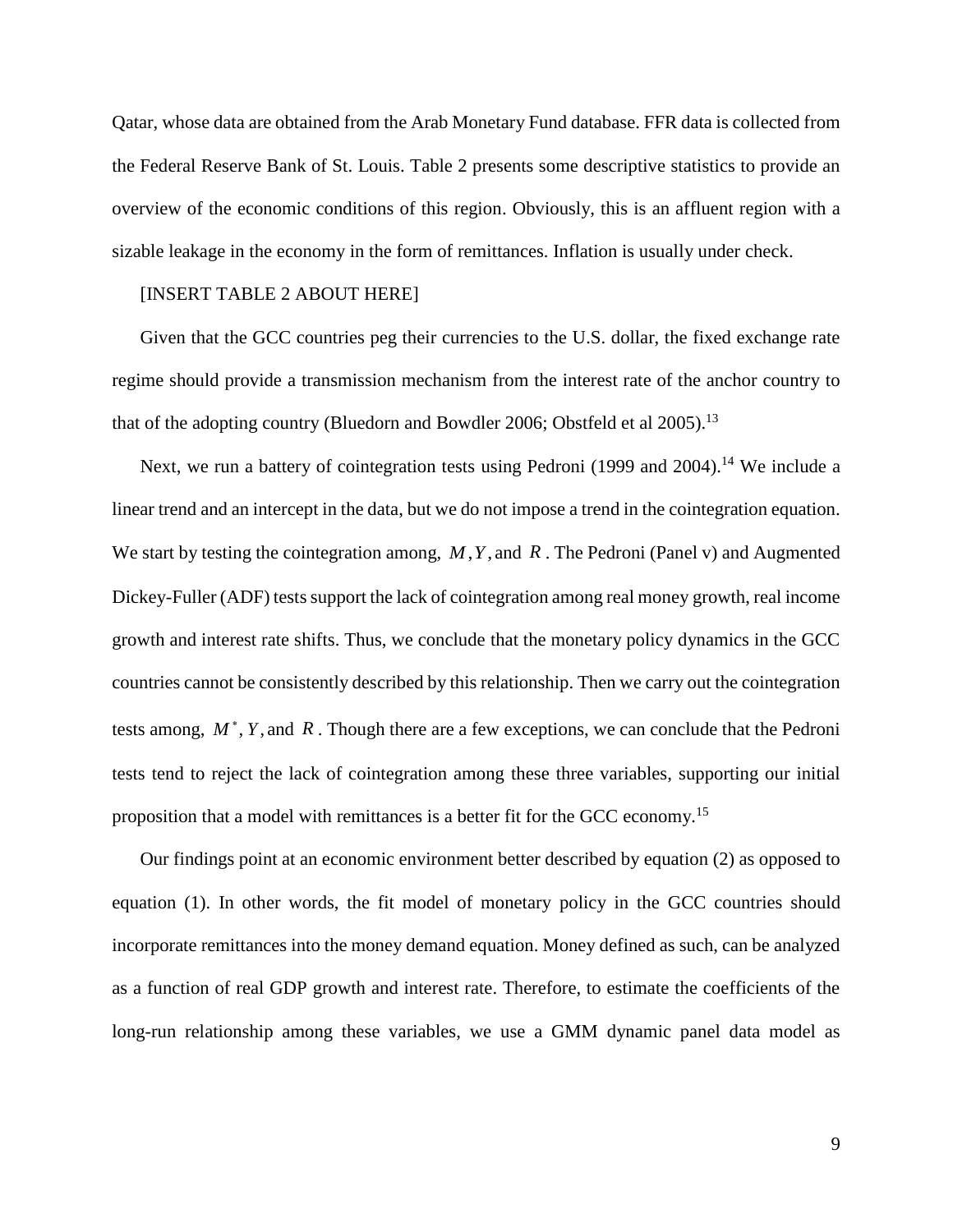developed by Arellano and Bover (1995) and Blundell and Bond (1998).<sup>16</sup> The results are shown in Tables 3 and 4.

#### [INSERT TABLES 3 AND 4 ABOUT HERE]

Based on these results, we can present the estimated monetary relationship for the GCC economy as given by:

$$
M_{ii}^* = 0.666 + 0.986M_{ii-1}^* + 1.028Y_{ii} - 0.037R_i
$$
\n(3)

All variables are statistically significant.<sup>17</sup> The estimation shows that a one percent increase in real income would lead to 1.028 percent increase in the *revised* money demand. Likewise, an increase in the interest rate would negatively affect money demand. More specifically, a one basis point increase in interest rate would lead to an approximate decline of 3.7 basis pointsin the revised growth in money demand. Additionally, as shown in Table 3, we start by estimating the baseline model as in equation (2), and then we introduce a dummy variable for the "Volcker experiment" during the years 1978-1982 that aimed at stabilizing inflation rather than the output gap (column 2). However, the results show that there is no statistical significance of this dummy variable on money demand in the GCC during that period. In another model, we introduce a dummy variable for the recession dates in the U.S. as identified by the National Bureau of Economic Research (NBER) (column 3). Again, no statistical significance for this variable is found. In Table 4 we control for these events by splitting the data rather than introducing dummy variables. In one specification, we split the data into two time periods: pre-Volcker (i.e. pre 1979) and post-Volcker years (i.e. post 1982). The result remain qualitatively identical to the previous one with the exception of the effect of the change in FFR on money demand; in the pre-Volcker experiment the effect is twice as large as in the post-Volcker experiment. Given the lack of data on remittances for most of the GCC countries for the 1970s and 1980s, and the fact that remittances were not a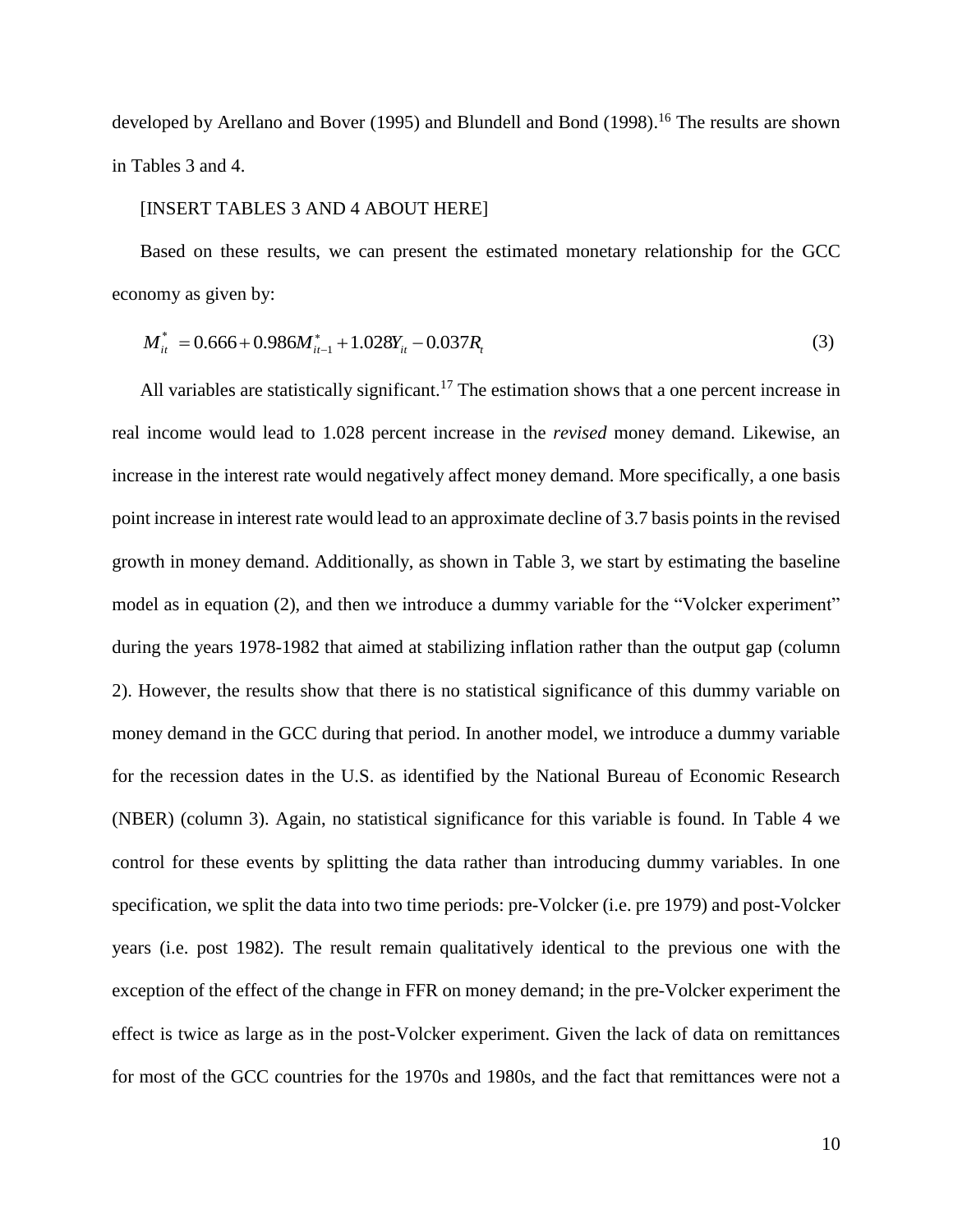significant proportion of their respective GDPs during that period, it is expected to see this large effect when FFR peaked to its historical record during that period. Finally, we control for the period 2002-2009 which witnessed a boom in the oil revenue for the GCC countries. Here the results are very similar to the ones reported in the baseline model but again with the exception of the coefficient of GDP growth being the highest in this specification compared to the other estimations (column 3 of Table 4). However, the coefficient of the change in FFR is the smallest and least significant. These findings indicate that during this period, A 1% rise in GDP increases the demand for money by 1.091% as compared to 1.028% for the entire period of study. However, a drop in the Federal Funds rate by a 1 basis point led to 2.45 basis points increase in the demand for money during the period of oil boom while this figure is 3.7 basis points for the entire sample. This clearly indicates that the rise of remittances that is associated with the oil boom has played a stabilizing role by mitigating the inflationary pressure in the GCC countries that otherwise might have been triggered by a rather higher demand for money.

#### **IV. Concluding remarks**

Remittance outflows from the GCC economies represent a significant share of their GDP. These large outflows are mainly driven by high proportion of foreign labor force to total population and the legal restrictions on family reunification for most low-skilled foreign laborers, but also by high economic growth and unprecedented spikes in oil revenue in the last two decades. Unlike most studies on remittances, we investigate the impact of these monetary outflows on the remitting rather than on the recipient economies. The strong economic ties between the GCC region and the U.S. compel the former to closely follow the monetary policy stances of the latter. However, the two policies are not always aligned and remittances prove to attenuate the effect of interest rate variations in the U.S. on the GCC economies.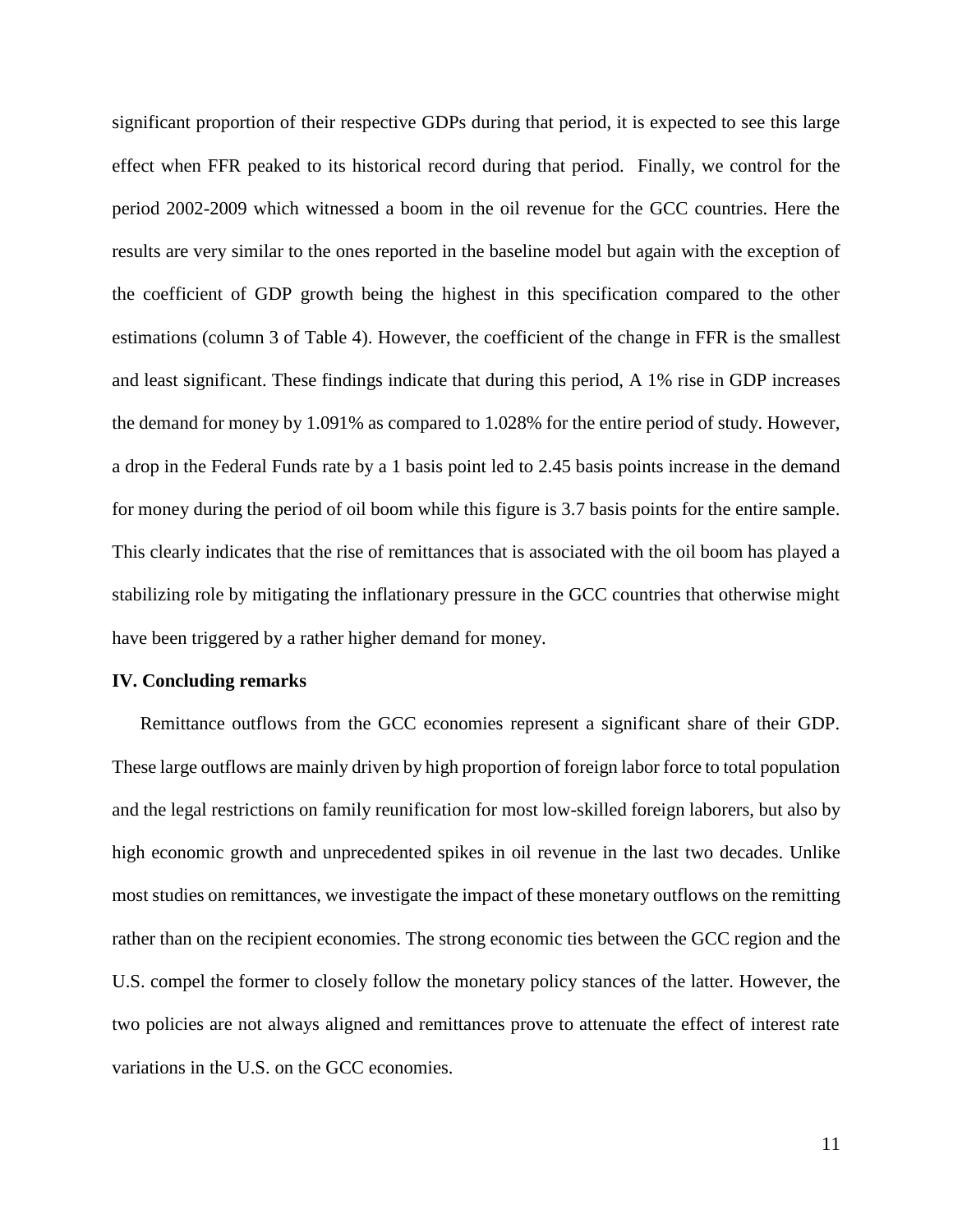This study examines how the staggering amount of remittances from the GCC economies during economic upturns plays a stabilizing role as a tacit monetary policy tool. This feature of remittances provides flexibility to the monetary policy making in the GCC region in the absence of fully developed capital markets. Empirically, we show that incorporating remittances in the money demand equation yields a statistically more robust model than otherwise. This robustness was exemplified in finding a long run cointegration among the main policy variables of the model.

How far one can generalize the claim that remittances mitigate inflationary pressure in the remitting country depends on various factors that distinguish the GCC economies from other remitting economies. First, the high ratio of outward remittances to GDP creates what we coin as a *remittances channel* through which inflation is mitigated. Second, the large influx of expatriates to the general population is a unique feature of the GCC economies and contributes to the mounting significance of remittance outflows. Third, the pegging of the domestic currencies to the U.S. dollar provides an interesting scenario where remittances seem to play an implicitly favorable role for the monetary policy efficacy in the GCC countries but also present a difficult challenge for their fiscal policy.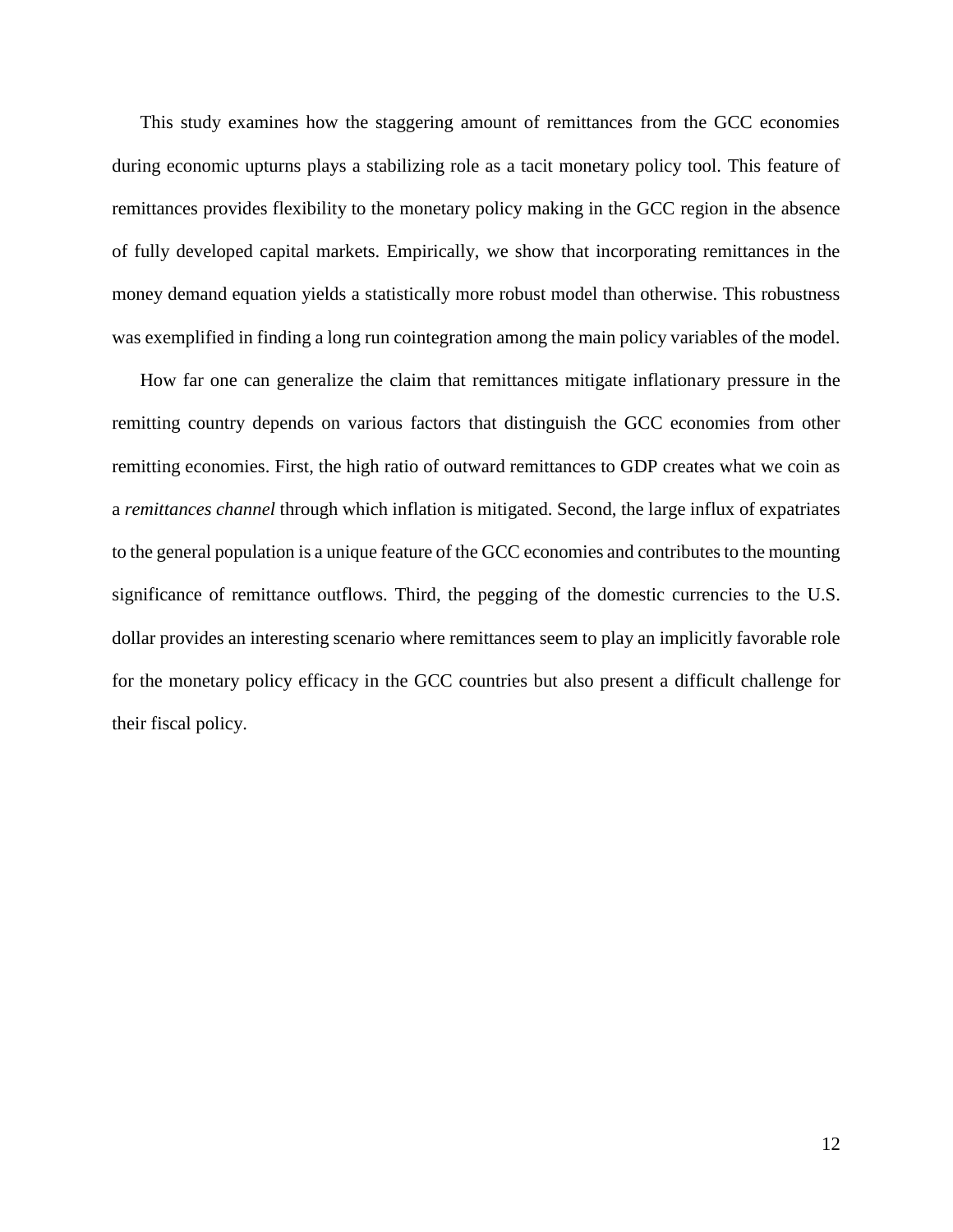### **References**

Adams, R. and Page, J. (2005) "Do International Migration and Remittances Reduce Poverty in Developing Countries?" *World Development*, 33(10), 1645 – 1669.

Adams, R. (2009) "The Determinants of International Remittances in Developing Countries," *World Development*, 37 (1), 93 – 103.

Al-Raisi, A. H., S. Pattanaik, and A. Y. Al Raisi (2007) "Transmission Mechanism of Monetary Policy Under the Fixed Exchange Rate Regime of Oman," Central Bank of Oman *Occasional Paper* No. 2007-1.

Amuedo-Dorantes, C. and Pozo, S. (2004) "Worker's Remittances and the Real Exchange Rate: A Paradox of Gifts," *World Development*, 32, 1407-1417.

Amuedo-Dorantes, C. and S. Pozo (2006) "Migration, Remittances and Male and Female Employment Patterns," *American Economic Review*, 96 (2), 222 – 226.

Ann Colton, N. (2010) "The International Political Economy of Gulf Migration," Viewpoints Special Edition Migration and the Gulf *Middle East Institute* Viewpoints, (February), 34 – 36.

Arab Monetary Fund. Arab Monetary Fund Online Database. Accessed October 31, 2012. [www.amf.org.ae.](http://www.amf.org.ae/)

Arellano, M., and O. Bover (1995) "Another look at the instrumental variable estimation of errorcomponents models," Journal of Econometrics 68: 29-51.

Bluedorn, J. and C. Bowdler (2006) "Open Economy Codependence: U.S. Monetary Policy and Interest Rate Pass-through," *Economics Series Working Papers* 290, University of Oxford, Department of Economics.

Blundell, R., and S. Bond (1998) "Initial conditions and moment restrictions in dynamic panel data models," Journal of Econometrics 87: 115-143.

Bova, E., (2012) "Interest Rate Spread in the GCC: the Role of Monetary Policy Intervention," IMF *Working Paper*.

Chami, R., Fullenkamp, C., Jahjah, S. (2005) "Are Immigrant Remittance Flows a Source of Capital for Development?" IMF *Working Paper*, 52(1), 55-81.

Chami, R., Cosimano, T., Gapen, M. (2006) "Beware of Emigrants Bearing Gifts: Optimal Fiscal and Monetary Policy in the Presence of Remittances," IMF *Working Paper* WP/06/61.

Connell, J., Brown, R. (2004) "The Remittances of Migrant Tongan and Samoan Nurses from Australia," *Human Resources for Health* 2(2).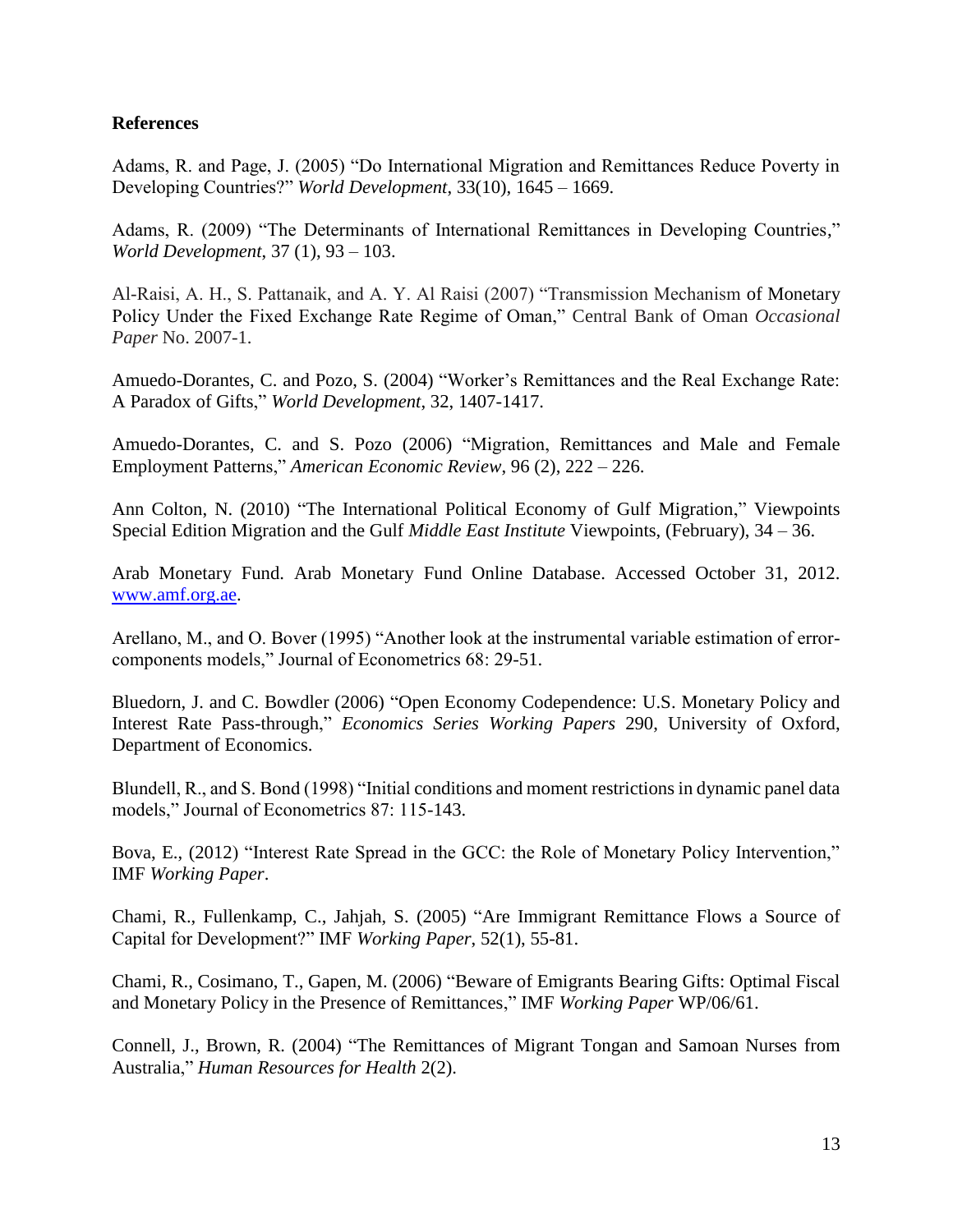De Haas, H. (2006) "Migration, Remittances and Regional Development in Southern Morocco," *Geoforum* 37(4), 565-580.

De Haas, H. (2007) "Remittances, Migration and Social Development: A Conceptual Review of the Literature," Social Policy and Development Programme *Working Paper* Number 34.

Docquier, F. and Rapoport, H. (2003) "Remittances and Inequality: A Dynamic Migration Model," IZA *Discussion Paper* 808.

Edwards, A., Ureta, M. (2003) "International Migration, Remittances, and Schooling: Evidence from El Salvador," *Journal of Development Economics* 7, 429-461.

Endo, I. and G. Afram (2011) "The Qatar-Nepal Remittance Corridor. A World Bank Study," *Working Paper*, Washington DC: The World Bank.

Espinoza, R. and A. Prasad (2012) "Monetary Policy Transmission in the GCC Countries," IMF *Working Papers* WP/12/132, (May).

Giuliano, P., Ruiz-Arranz, M. (2009) "Remittances, Financial Development, and Growth," *Journal of Development Economics* 90, 144-152.

Gupta, S., Pattillo, C., and Wagh, S. (2009) "Effect of Remittances on Poverty and Financial Development in Sub – Saharan Africa," *World Development* 37 (1), 104 – 115.

Haderi,S. H. Papapanagos, P. Sanfey and M. Talka, (1999) "Inflation and Stabilisation in Albania," *Post-Communist Economies* 11(1), 127-141.

Heilmann, C. (2006) "Remittances and the Migration-Development Nexus-Challenges for the Sustainable Governance of Migration," *Ecological Economics* 59, 231-236.

International Monetary Fund (2012) International Financial Statistics Accessed October 31, 2012 http://elibrary-data.imf.org/.

Kandil, M. and H. Morsy (2011) "Determinants of Inflation in GCC," *Middle East Development Journal* 3 (2), 141 – 158.

Obstfeld, M., J. C. Stambaough, and A. M. Taylor (2005) "The Trilemma in History: Tradeoffs Among Exchange Rates, Monetary Policies, and Capital Mobility," *The Review of Economics and Statistics* MIT Press, vol. 87(3), 423-438, (August).

Ratha, D. (2007) "Leveraging Remittances for Development," *MPI Policy Brief* (June), www.worldbank.org/mena.nsf.

Ruiz, I., and Vargas – Silva, C. (2009) "To send or Not Send. That is the Question: A Review of the Literature on Remittances," *Journal of Business Strategies* 26 (1), 73 – 98.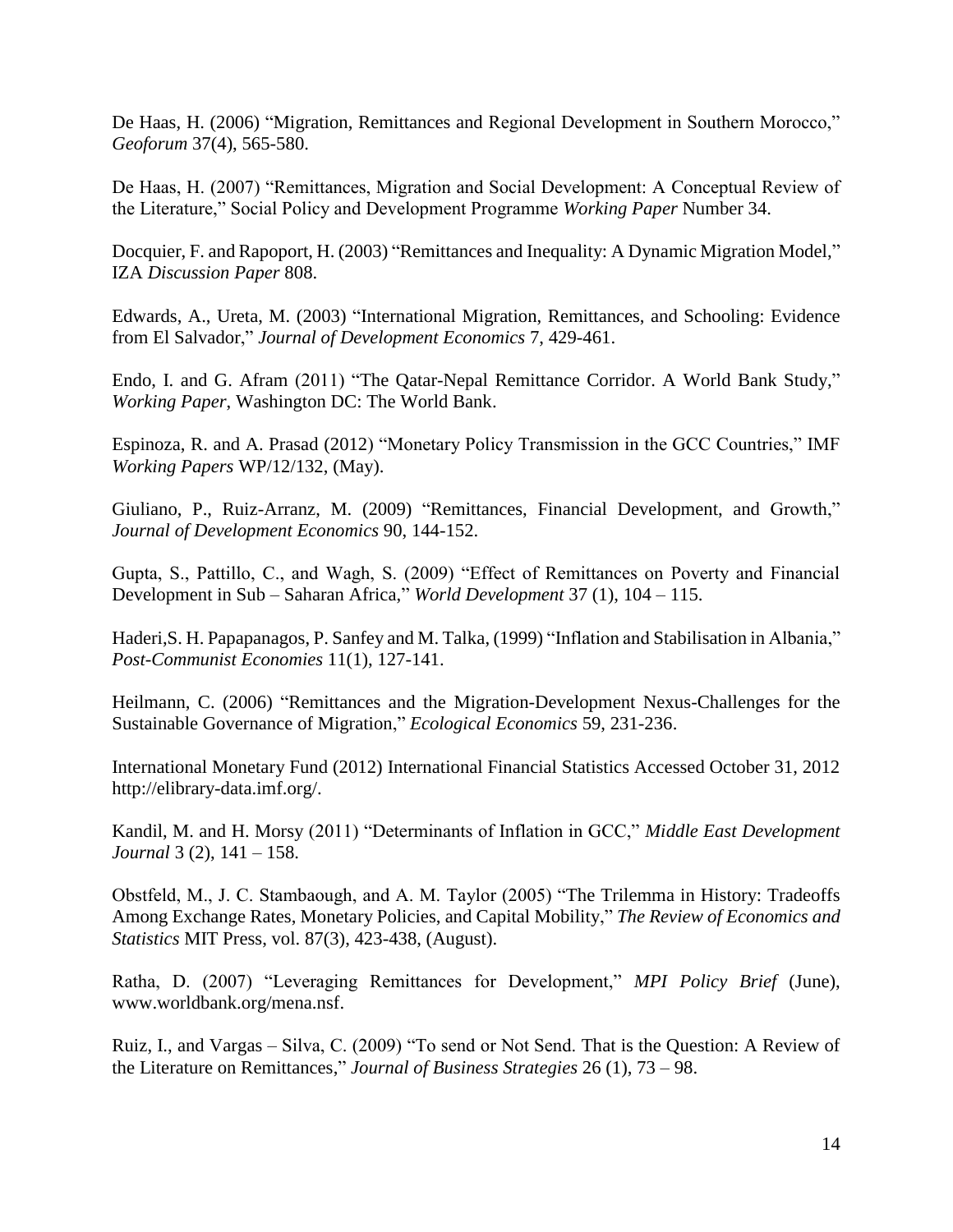Naufal, G. and Vargas–Silva, C. (2010) "Migrant Transfer in the MENA Region: A Two Way Street in Which Traffic is Changing," *Migration Letters* 7(2), 168 – 178.

Naufal, G. and I. Genc (2012*) Expats and the Labor Force: The Story of the Gulf Cooperation Council Countries* Palgrave Macmillan, New York.

Organization of the Petroleum Exporting Countries (OPEC) Annual Statistics Bulleting 2009 http://www.opec.org/opec\_web/en/publications/202.htm.

Pedroni, P. L. (1999) "Critical Values for Cointegration Tests in Heterogeneous Panels with Multiple Regressors," *Oxford Bulletin of Economics and Statistics* 61 (4), 653 – 670.

Pedroni, P. L. (2004) "Panel Cointegration; Asymptotic and Finite Sample Properties of Pooled Time Series Tests with an Application to the Purchasing Power Parity Hypothesis," *Econometric Theory* 20, 597 – 625.

Newey, W. K. and K. D. West (1987) "A Simple, Positive Semi-Definite, Heteroskedasticity and Autocorrelation Consistent Covariance Matrix," *Econometrica* 55, 703-708.

Stock, J. H. and M. W. Watson (1993) "A Simple Estimator of Cointegrating Vectors in Higher Order Integrated Systems," *Econometrica* 61(4), 783-820.

United Nations (2009) *Human Development Report 2009* Accessed October 31, 2012 https://mobiledevelopmentintelligence.com/metrics/123.

World Bank (2011) *Migration and Remittances Fact Book 2011* Accessed October 31, 2012. http://data.worldbank.org/data-catalog/migration-and-remittances.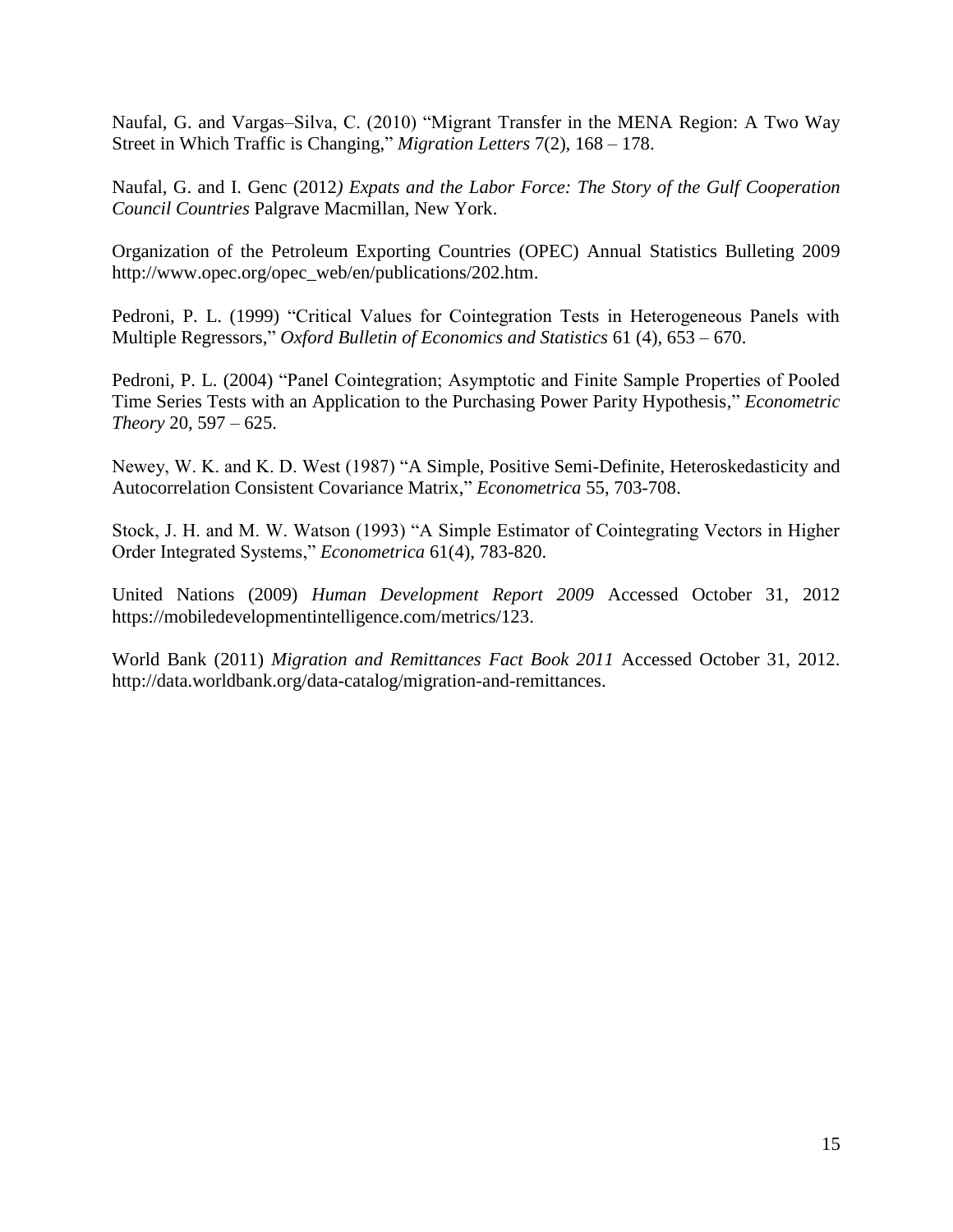

### **Figure 1: Quarterly percentage changes (in basis points) of major variables**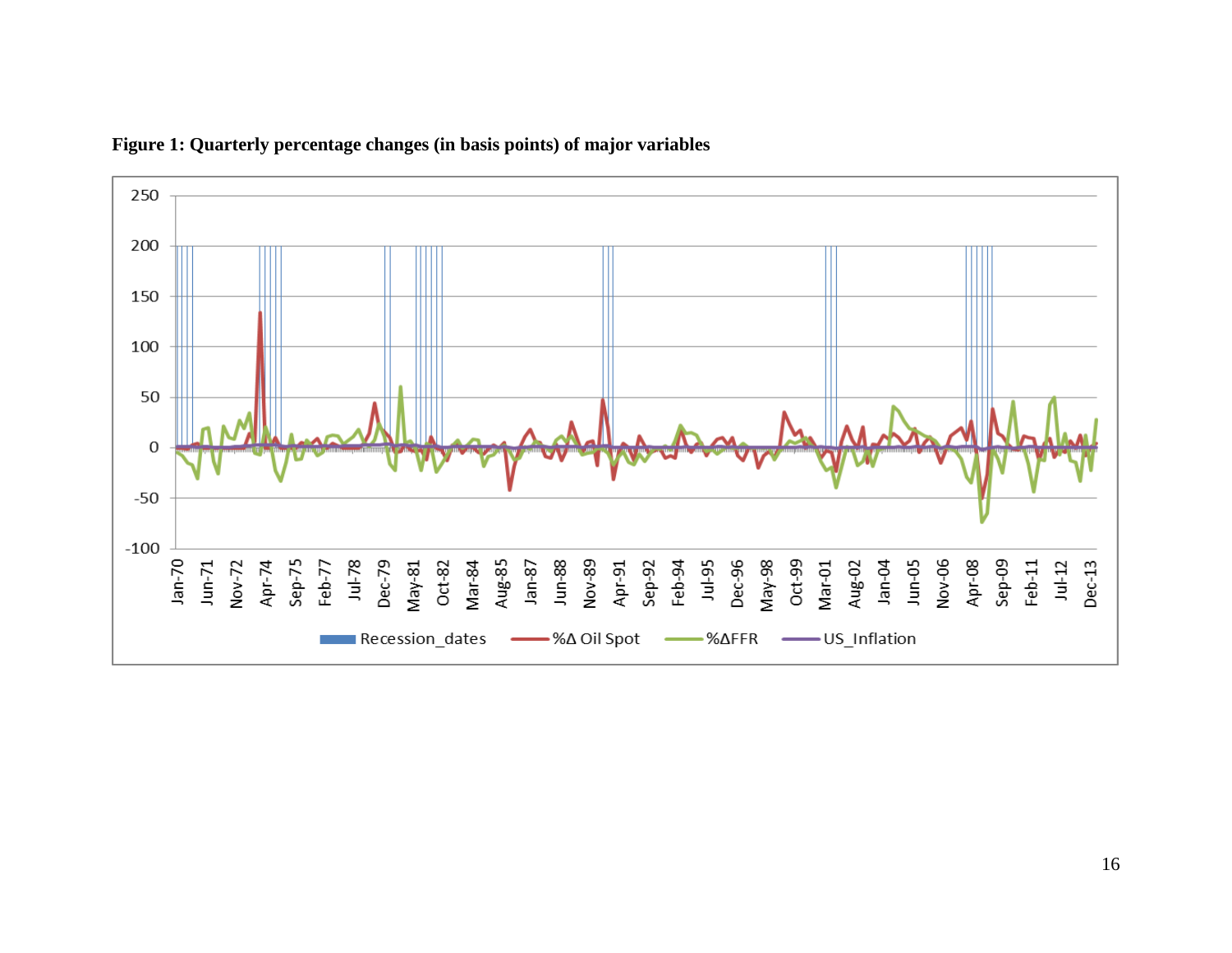|                    | Remittance          | Population | Percent of            | Remittances | Remittances |
|--------------------|---------------------|------------|-----------------------|-------------|-------------|
|                    | <b>Outflows</b>     | (Million)  | Population as         | per Capita  | per Migrant |
|                    | <b>USD Billions</b> |            | Migrants <sup>3</sup> | <b>USD</b>  | <b>USD</b>  |
| Bahrain            | 1.6                 | 1.2        | 39.1%                 | 1,333.3     | 3,410.0     |
| Kuwait             | 11.7                | 2.7        | 68.8%                 | 4,333.3     | 6,298.4     |
| Oman               | 5.7                 | 2.7        | 28.4%                 | 2,111.1     | 7,433.4     |
| Qatar <sup>4</sup> | 8.9                 | 1.7        | 86.5%                 | 5,235.2     | 6,052.3     |
| <b>KSA</b>         | 27.0                | 27.4       | 27.8%                 | 1,000.0     | 3,544.6     |
| UAE <sup>5</sup>   | 8.7                 | 7.5        | 70.0%                 | 1,160.0     | 1,657.1     |
| Mean               | 10.6                | 7.2        | 53.4%                 | 2,528.8     | 4,732.6     |

**Table 1 - Panel A: Remittances Outflow from the GCC (2010)<sup>1</sup>**

*Notes*: 1. Table is based on calculations by the authors. 2. Data is from the World Development Indicators and World Bank. 3. Source is United Nations International Migrant Stock. 4. Remittance data is from Endo and Afram (2011). 5. Remittance data is from the Arab Monetary Fund online database.

|  |  | Table 1 – Panel B: Remittances Outflow as a Share of Main Economic Variables (2010)                                           |
|--|--|-------------------------------------------------------------------------------------------------------------------------------|
|  |  | $\Omega$ and $\Omega$ and $\Omega$ and $\Omega$ and $\Omega$ and $\Omega$ and $\Omega$ and $\Omega$ and $\Omega$ and $\Omega$ |

| Countries  | Share of   | Share of       | Share of       | Share of Consumption |
|------------|------------|----------------|----------------|----------------------|
|            | <b>GDP</b> | <b>Exports</b> | <b>Imports</b> |                      |
| Bahrain    | 7.0%       | 10.2%          | 14.1%          | 16.5%                |
| Kuwait     | 8.9%       | 15.7%          | 35.8%          | 20.0%                |
| Oman       | 7.8%       | 23.1%          | 29.3%          | 20.1%                |
| Qatar      | 11.0%      | 19.4%          | 29.0%          | 19.9%                |
| <b>KSA</b> | 6.1%       | 10.3%          | 15.5%          | 10.4%                |
| <b>UAE</b> | 4.5%       | 3.8%           | 4.3%           | 4.5%                 |
| Mean       | 7.5%       | 13.7%          | 21.3%          | 15.2%                |

*Notes*: 1. Table is based on calculations by the authors. 2. Data is from the World Development Indicators and World Bank. 3. Data for exports, imports and consumption for Bahrain, Oman and Qatar are for 2009.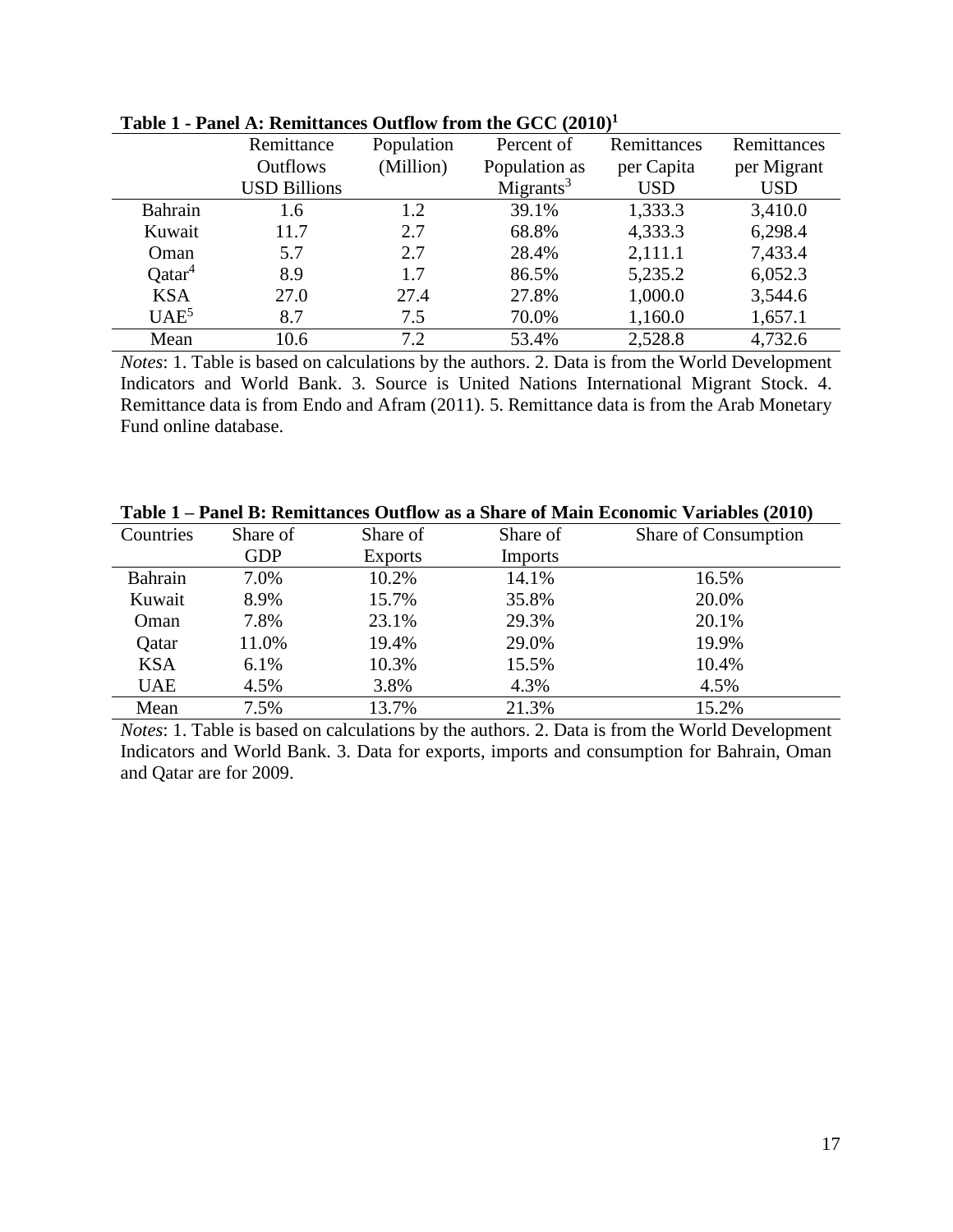|                |                     | <b>Real GDP</b> | <b>Real Money</b> | <b>Remittances</b> |                 | <b>Spot</b> |            |
|----------------|---------------------|-----------------|-------------------|--------------------|-----------------|-------------|------------|
|                | <b>Statistic</b>    | (\$million)     | (\$million)       | (\$million)        | <b>Deflator</b> | Oil         | <b>FFR</b> |
| <b>Bahrain</b> | Mean                | 310,812.69      | 270,497.12        | 32,491.02          | 0.07            | 31.21       | 5.86       |
|                | Observations        | 31.00           | 32.00             | 31.00              | 32              | 43          | 43         |
| Kuwait         | Mean                | 707,742.74      | 475,691.57        | 39,150.48          | 0.16            | 31.21       | 5.86       |
|                | <b>Observations</b> | 39.00           | 39.00             | 34.00              | 39              | 43          | 43         |
| Oman           | Mean                | 342,109.06      | 108,296.83        | 35,887.93          | 0.16            | 31.21       | 5.86       |
|                | Observations        | 41.00           | 39.00             | 37.00              | 42              | 43          | 43         |
| Qatar          | Mean                | 509,751.04      | 410,558.18        | 46,141.26          | 0.15            | 31.21       | 5.86       |
|                | Observations        | 11.00           | 12.00             | 12.00              | 12              | 43          | 43         |
| <b>KSA</b>     | Mean                | 4,688,113.80    | 2,222,659.84      | 305,318.72         | 0.12            | 31.21       | 5.86       |
|                | <b>Observations</b> | 43.00           | 43.00             | 42.00              | 43              | 43          | 43         |
| <b>UAE</b>     | Mean                | 2,777,295.47    | 1,160,197.56      | 103,059.88         | 0.06            | 31.21       | 5.86       |
|                | <b>Observations</b> | 36.00           | 37.00             | 16.00              | 37              | 43          | 43         |
|                |                     |                 |                   |                    |                 |             |            |
|                | Mean                | 1,783,295.64    | 865, 642. 75      | 108,675.76         | 0.12            | 31.21       | 5.86       |
| <b>Total</b>   | <b>Observations</b> | 201.00          | 202.00            | 172.00             | 205             | 258         | 258        |

**Table 2: Summary Statistics**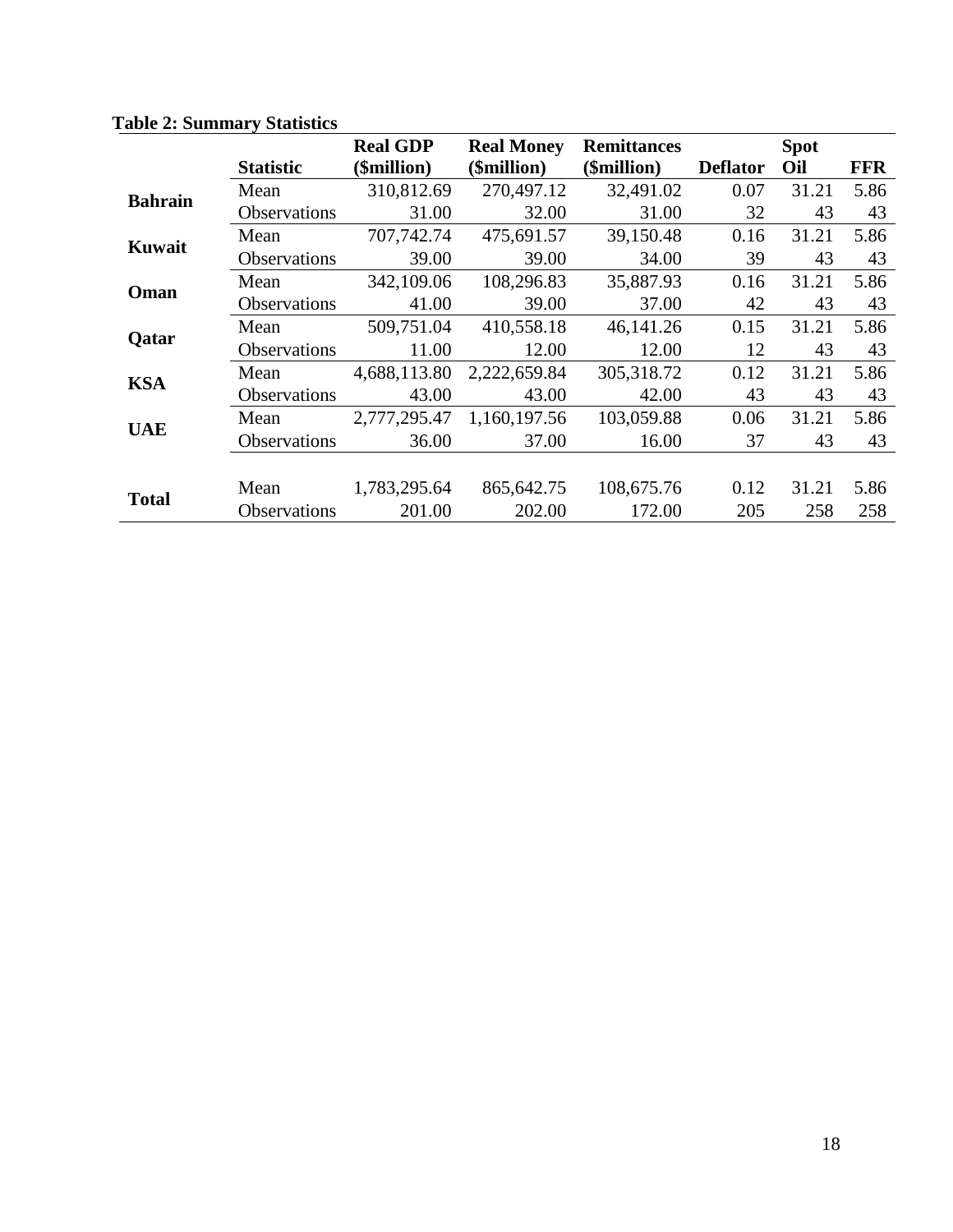|                         | (1)         | (2)         | (3)         | (4)         | (5)         |
|-------------------------|-------------|-------------|-------------|-------------|-------------|
| <b>VARIABLES</b>        | Net Money   | Net Money   | Net Money   | Net Money   | Net Money   |
|                         |             |             |             |             |             |
| Net Money $(t-1)$       | $0.986***$  | $0.982***$  | $0.980***$  | $0.979***$  | $0.977***$  |
|                         | (0.0111)    | (0.0115)    | (0.0117)    | (0.0118)    | (0.0124)    |
| Net Money $(t-2)$       | $-0.0106$   | $-0.0122$   | $-0.00888$  | $-0.0101$   | $-0.0105$   |
|                         | (0.00817)   | (0.00826)   | (0.00816)   | (0.00842)   | (0.00851)   |
| <b>GDP</b> Growth       | $1.028***$  | $1.026***$  | $1.024***$  | $1.023***$  | $1.023***$  |
|                         | (0.0104)    | (0.0105)    | (0.0106)    | (0.0107)    | (0.0107)    |
|                         |             |             |             |             |             |
| $\Delta$ FFR            | $0.0370***$ | $0.0363***$ | $0.0423***$ | $0.0410***$ | $0.0418***$ |
|                         | (0.00621)   | (0.00622)   | (0.00704)   | (0.00737)   | (0.00753)   |
| Volcker years (1979-    |             |             |             |             |             |
| 1982)                   |             | $-0.0521$   |             | $-0.0289$   | $-0.0266$   |
|                         |             | (0.0453)    |             | (0.0492)    | (0.0496)    |
| <b>Recession Dates</b>  |             |             | $-0.0507$   | $-0.0423$   | $-0.0451$   |
|                         |             |             | (0.0328)    | (0.0358)    | (0.0364)    |
| $GDP \times \Delta FFR$ |             |             |             |             | 0.00255     |
|                         |             |             |             |             | (0.00430)   |
| Constant                | $0.666**$   | $0.811***$  | $0.788***$  | $0.848***$  | $0.912***$  |
|                         | (0.271)     | (0.298)     | (0.280)     | (0.299)     | (0.319)     |
| <b>Observations</b>     | 154         | 154         | 154         | 154         | 154         |
| Number of code          | 6           | 6           | 6           | 6           | 6           |

**Table 3: Estimation of long run money demand as in equation (2) with dummy variables**

*Notes*: The dependent variable is Real money minus remittances (Net Money). Using Arellano and Bover (1995) and Blundell and Bond (1998) linear dynamic panel-data estimation, the data cover the period 1970-2012. The independent variables are GDP growth, the change in the Federal Funds rate (FFR), a dummy for the Volcker Experiment variable which is equal to one for the years 1979- 1982, a dummy variable for the recession periods in the U.S. as identified by NBER. It is equal to one for the recession date. An interactive term between FFR and GDP growth is added. Standard errors are in parentheses: \*\*\* p<0.01, \*\* p<0.05, \* p<0.1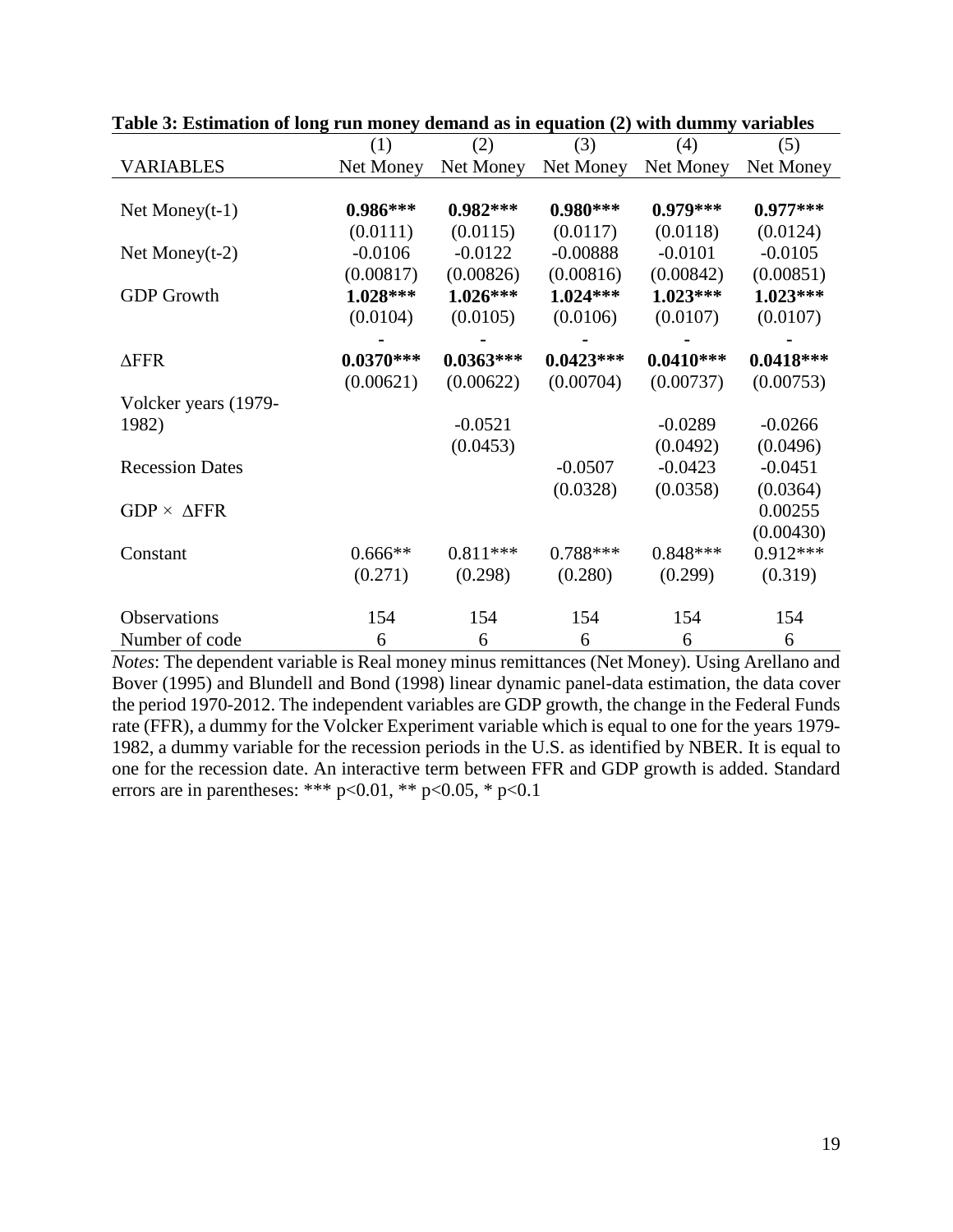|                     | Table + Estimation of long run money achiana as in equation (2) with subsamples |              |             |  |  |  |
|---------------------|---------------------------------------------------------------------------------|--------------|-------------|--|--|--|
|                     | (1)                                                                             | (2)          | (3)         |  |  |  |
|                     | Pre-Volcker                                                                     | Post-Volcker | Oil Boom    |  |  |  |
| <b>VARIABLES</b>    | Net Money                                                                       | Net Money    | Net Money   |  |  |  |
|                     |                                                                                 |              |             |  |  |  |
| Net Money $(t-1)$   | $0.998***$                                                                      | $0.971***$   | $0.991***$  |  |  |  |
|                     | (0.0271)                                                                        | (0.0131)     | (0.0427)    |  |  |  |
| Net Money $(t-2)$   | $-0.0147$                                                                       | 0.0133       | $0.0546***$ |  |  |  |
|                     | (0.0165)                                                                        | (0.00979)    | (0.0203)    |  |  |  |
| <b>GDP</b> Growth   | $1.064***$                                                                      | $0.999***$   | 1.091***    |  |  |  |
|                     | (0.0244)                                                                        | (0.0109)     | (0.0186)    |  |  |  |
| $\triangle$ FFR     | $-0.0534***$                                                                    | $-0.0259***$ | $-0.0245*$  |  |  |  |
|                     | (0.0130)                                                                        | (0.00681)    | (0.0141)    |  |  |  |
| Constant            | 0.544                                                                           | 0.415        | $-1.174*$   |  |  |  |
|                     | (0.639)                                                                         | (0.427)      | (0.692)     |  |  |  |
| <b>Observations</b> | 39                                                                              | 127          | 47          |  |  |  |
| Number of code      | 4                                                                               | 6            | 6           |  |  |  |

**Table 4: Estimation of long run money demand as in equation (2) with subsamples**

*Notes*: The dependent variable is Real money minus remittances (Net Money). This is the result of the money demand equations (2) using Arellano and Bover (1995) and Blundell and Bond (1998) linear dynamic panel-data estimation. The independent variables are GDP growth, the change in the Federal Funds rate (FFR). Here instead of introducing dummy variables to control for the Volcker experience we split the data into two subsamples: 1970-1979 for the pre-Volcker experiment (Pre-Volcker), and 1982-2012 for the rest of the sample (Post-Volcker). As for the Oil Boom the sample is confined to the period 2002-2009 during which the price of oil maintained high levels. Standard errors are in parentheses: \*\*\*  $p<0.01$ , \*\*  $p<0.05$ , \*  $p<0.1$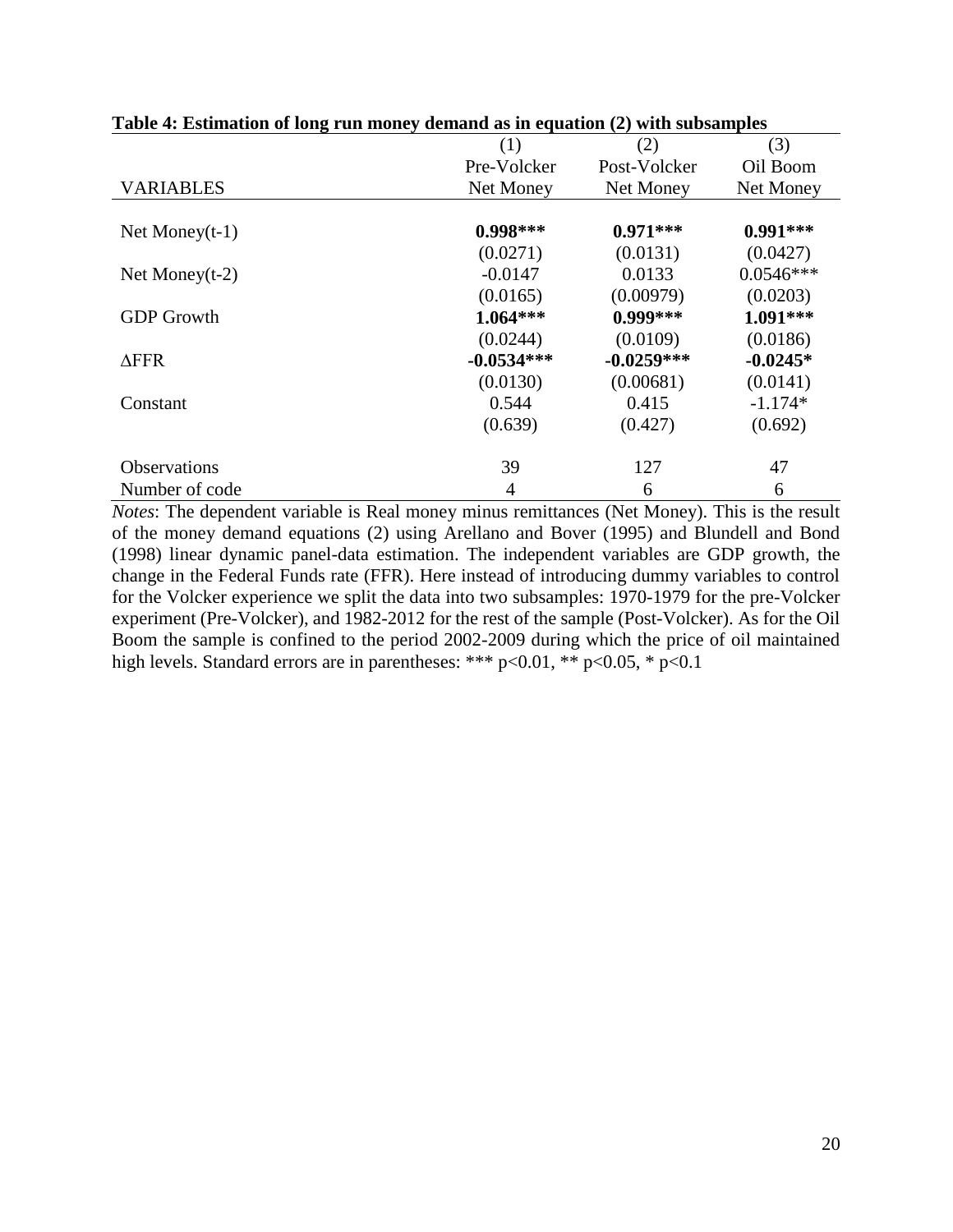Endnotes

 $\overline{a}$ 

<sup>1</sup> GCC countries are: Bahrain, Qatar, Oman, Kuwait, Kingdom of Saudi Arabia (KSA), and the United Arab Emirates (UAE).

<sup>2</sup> Oatar and the United Arab Emirates (UAE) do not report remittances data to the World Bank. However, Endo and Afram (2011) report that remittance outflows figures from Qatar Central Bank to be around 9 billion USD in 2009, while the Arab Monetary Fund online database reveal that remittance outflows from the UAE was about 8 billion USD in 2007. Moreover, the average remittance outflows for the 1970 – 2008 period surpassed 1billion USD in all GCC countries except for Bahrain (Naufal and Vargas – Silva, 2010).

<sup>3</sup> The correlation coefficient between FFR and oil price is -0.43.

<sup>4</sup> The World Bank staff estimates are based on the International Monetary Fund's Balance of Payments Statistics Yearbook 2011.

<sup>5</sup> Source is the Human Development Report (2009) at <https://mobiledevelopmentintelligence.com/metrics/123>

 $6$  The proportion of foreign workers to the total population is even higher when only looking at the labor force (See Ann Colton (2010) for more details).

 $7$  The six GCC countries produced around 21% of the world's crude oil in 2009 (The share was calculated by the authors from the Organization of the Petroleum Exporting Countries (OPEC) Annual Statistics Bulletin 2009).

<sup>8</sup> A recent regulation restricts the numbers of years of residency to 6 for most blue-collar workers.

<sup>9</sup> For more information on the migration and remittance flows in the GCC countries refer to Naufal and Genc (2012).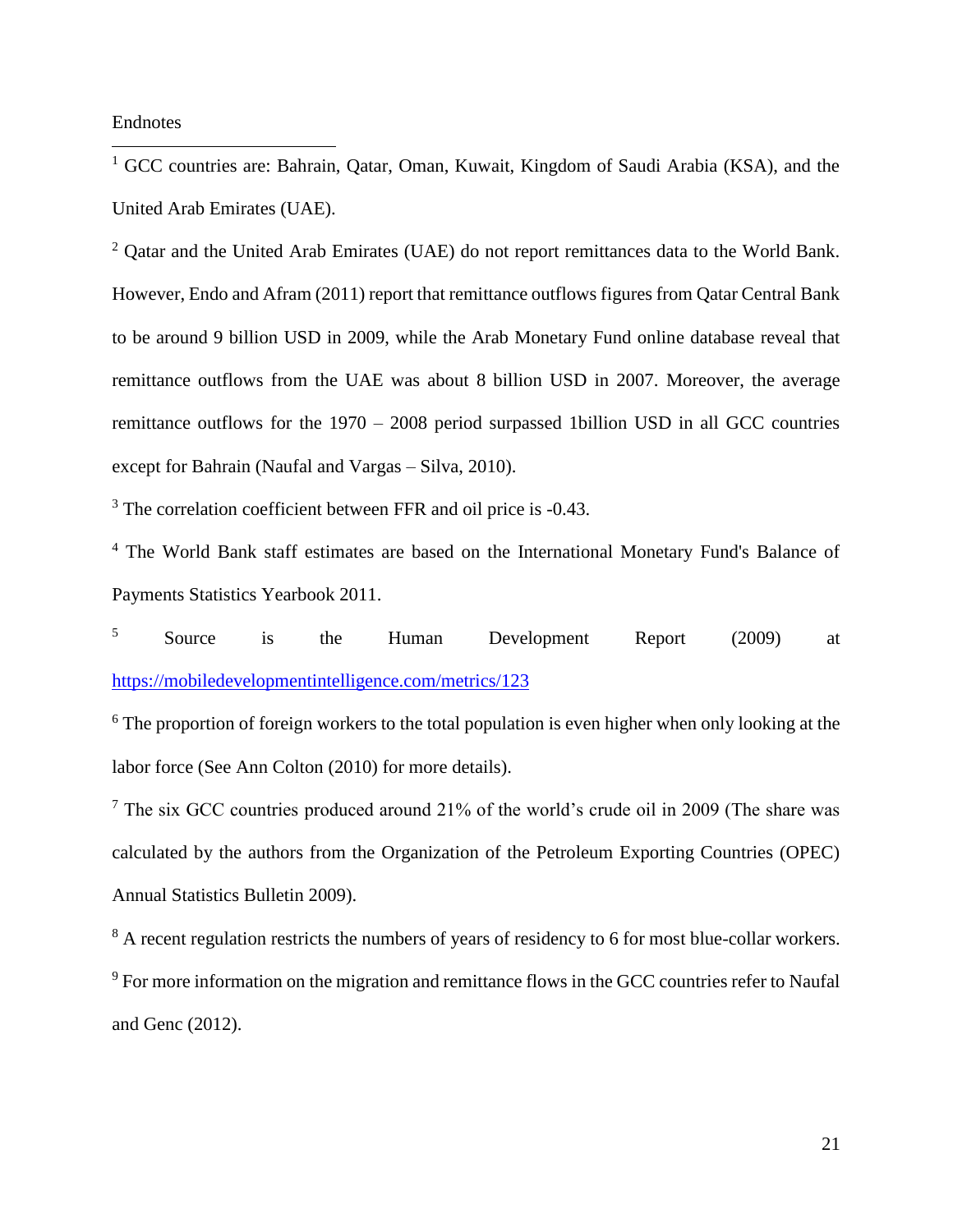$10$  Adams (2009) refers to this region as the third most important labor – receiving region in the world only behind North America and Europe.

<sup>11</sup> Higher oil prices leads to higher income in the GCC (Kandil and Morsy, 2012).

 $\overline{a}$ 

<sup>12</sup> Empirically, Al-Raisi, Pattanaik, and Al Raisi (2007) do not find evidence for the transmission of monetary policy rates to retail market rates for Oman. The authors attribute this weakness in transmission to "immature" financial markets. On the other hand, Espinoza and Prasad (2012) and Bova (2012) find that the interest rate parity can be achieved in the long run between the GCC countries and the U.S. Our study also considers the long run.

 $13$  Thus, theoretically speaking, assume that the uncovered interest rate parity can be expressed by  $[(1 + i) = \frac{s_c^e}{i}]$  $\left[\frac{\partial \tilde{t}}{\partial s}(i^*)\right]$  where *i* (*i*\*) stands for the GCC (US) interest rate. While *s* represents the current spot exchange rate,  $s^e_\tau$  is the expected future spot exchange rate,  $\tau$  periods from now. In other words, the returns on domestic currency- denominated and foreign currency- denominated assets should be equal, assuming the same risk. One can simplify this formula as  $i = i^* + \frac{\Delta s_f^2}{a}$  $\frac{s_{\tau}}{s}$  where the Δ represents change in the variable. The second term on the right hand side is the expected depreciation of the domestic currency. Then the interest rate differential is  $i - i^* = \frac{\Delta s_i^2}{2}$  $\frac{s_{\tau}}{s}$ . In other words, the interest rate differential equals the expected rate of the depreciation of the domestic currency. However, due to the peg between the domestic currencies in the GCC and the US dollar, the right hand side of the above expression is zero because the fixed rate remains in place for the foreseeable future. That is why, domestic (GCC) and foreign (US) interest rates must be equal.

<sup>14</sup> The variables are tested for the existence of unit root in levels and first differences via a number of conventional tests. In short, they are found to be non-stationary in levels and stationary in first differences. The results are not reported here but available from the authors.

<sup>15</sup> The Pedroni Cointegration tests are available from the authors.